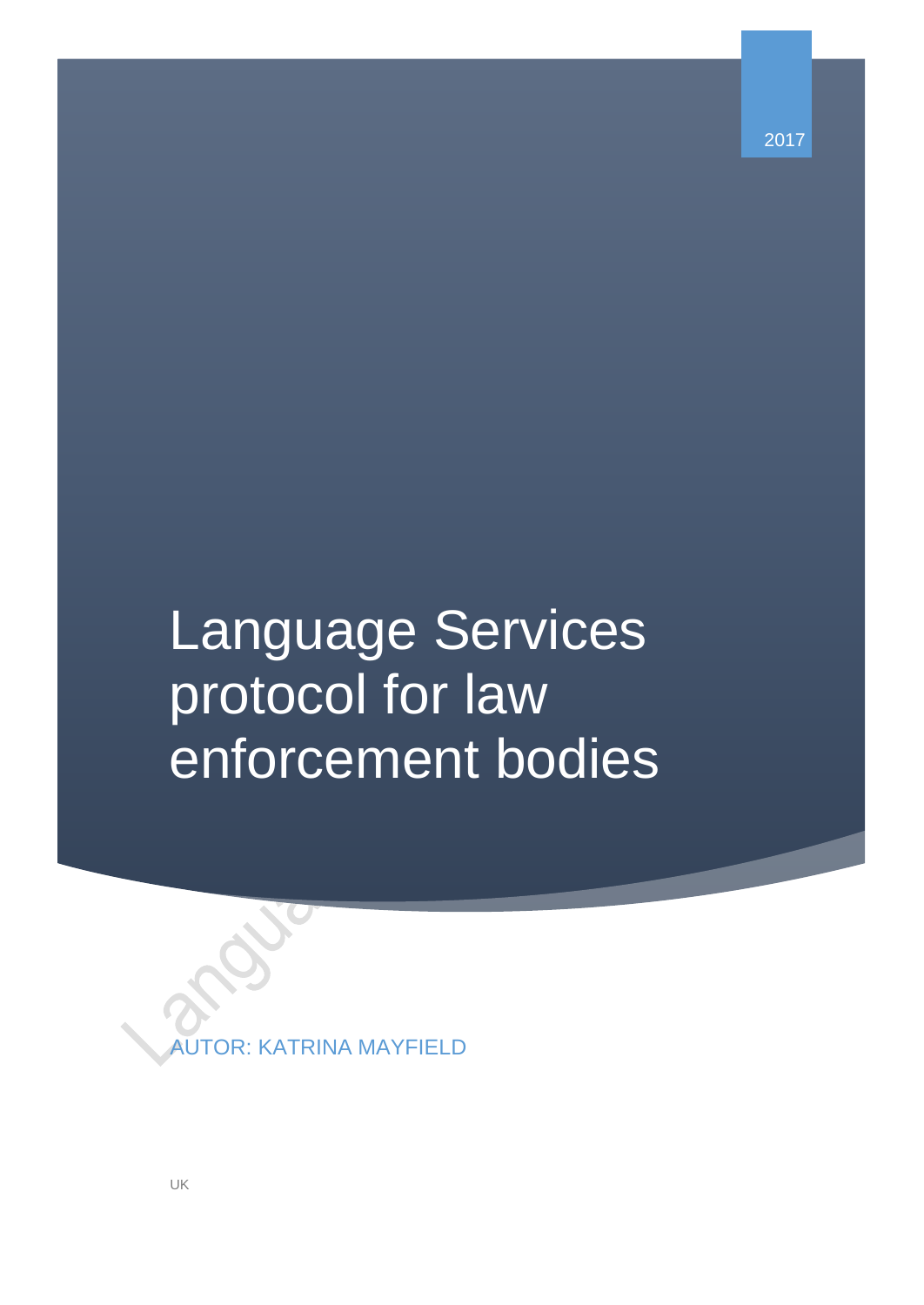# **Contents**

| Products produced from an interpreter assisted witness interview  14 |  |
|----------------------------------------------------------------------|--|
|                                                                      |  |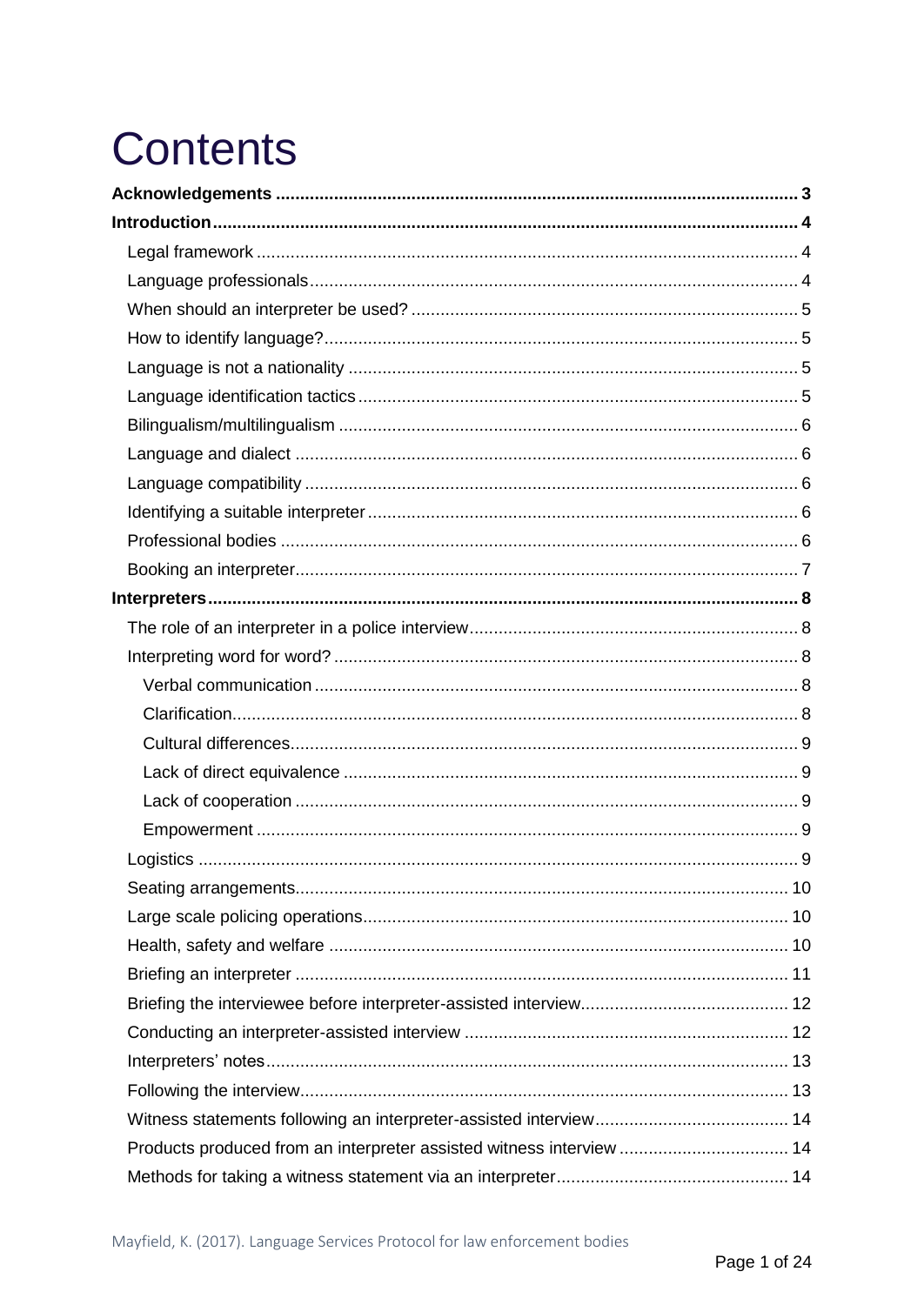| Statement taking by a linguistically skilled investigator who shares the interviewee's native |  |
|-----------------------------------------------------------------------------------------------|--|
|                                                                                               |  |
|                                                                                               |  |
|                                                                                               |  |
|                                                                                               |  |
|                                                                                               |  |
|                                                                                               |  |
|                                                                                               |  |
|                                                                                               |  |
|                                                                                               |  |
|                                                                                               |  |
|                                                                                               |  |
|                                                                                               |  |
|                                                                                               |  |
|                                                                                               |  |
|                                                                                               |  |
|                                                                                               |  |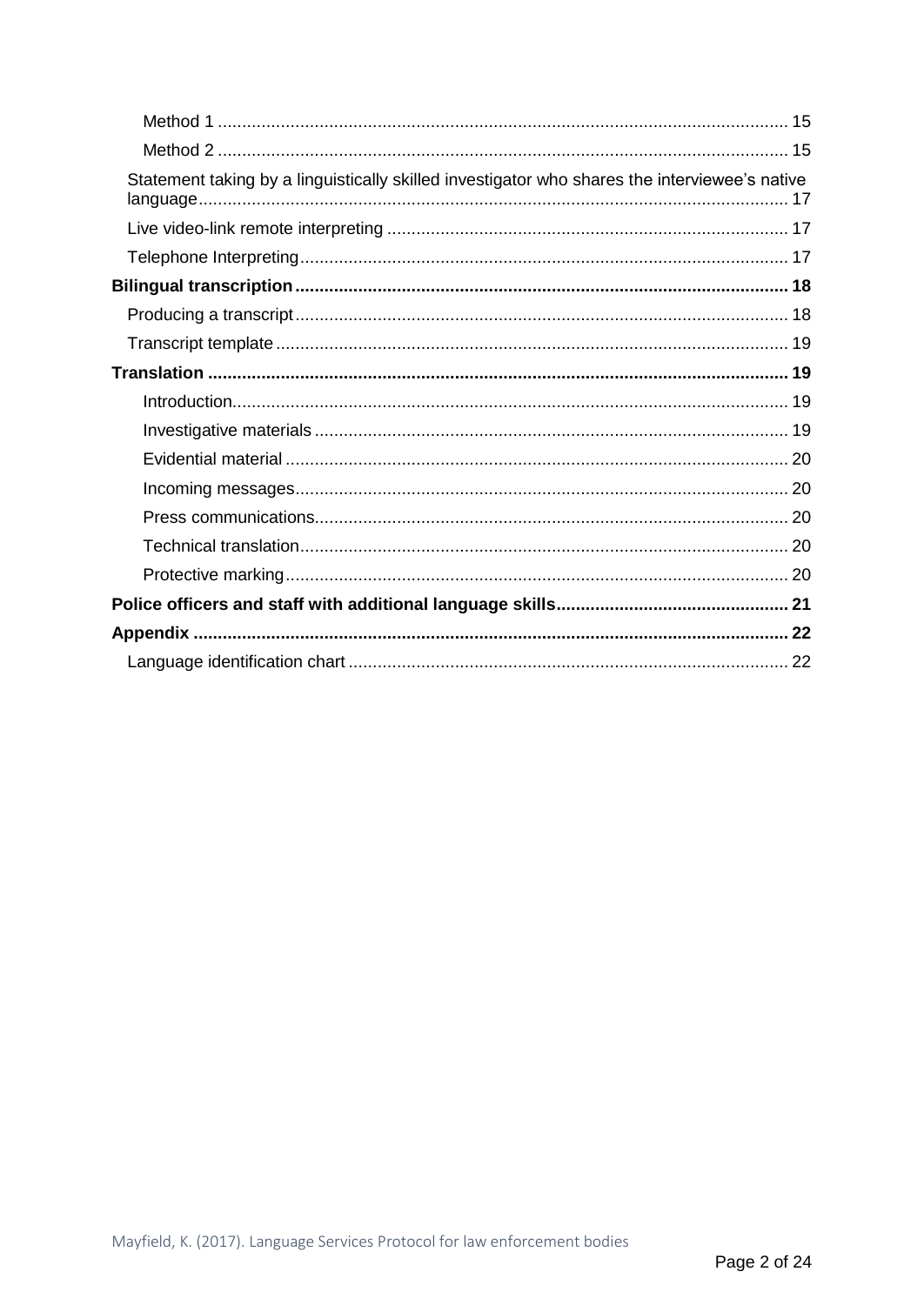# <span id="page-3-0"></span>Acknowledgements

This protocol was completed in the context of the Language Services Working Group (LSWG) initiative in the UK. The LSWG comprised of the representatives of the operational police, College of Policing (COP), Association of Police and Court Interpreters (APCI), National Register of Public Service interpreters (NRPSI), Chartered Institute of Linguists (CIOL), Institute of Translation and Interpreting (ITI) and academics from various universities in England.

The author would like to acknowledge the inspiration and support provided by many colleagues and express her sincere gratitude to Professor Luna Filipovic for the production of the "Bilingual Transcription" section, Ms Jo Taylor for steering on the style as well as the "user friendly" approach, Dr Rebecca Tipton, Ms Irina Norton, Dr Joanna Drugan, Mr Steve Bishop amd Ms Danielle Burke for the overall support, advise, general comments and reiterations on the good practice.

Furthermore, the gratitude ought to be extended to the two police officers of Cambridgeshire Constabulary, Superintendent Martin Brunning and now retired Superintendent Kevin Vanterpool for their trust, support and for directing and chairing the LSWG.

The production of the language identification chart in the appendix was funded by Cambridgeshire Constabulary and completed by the APCI interpreters.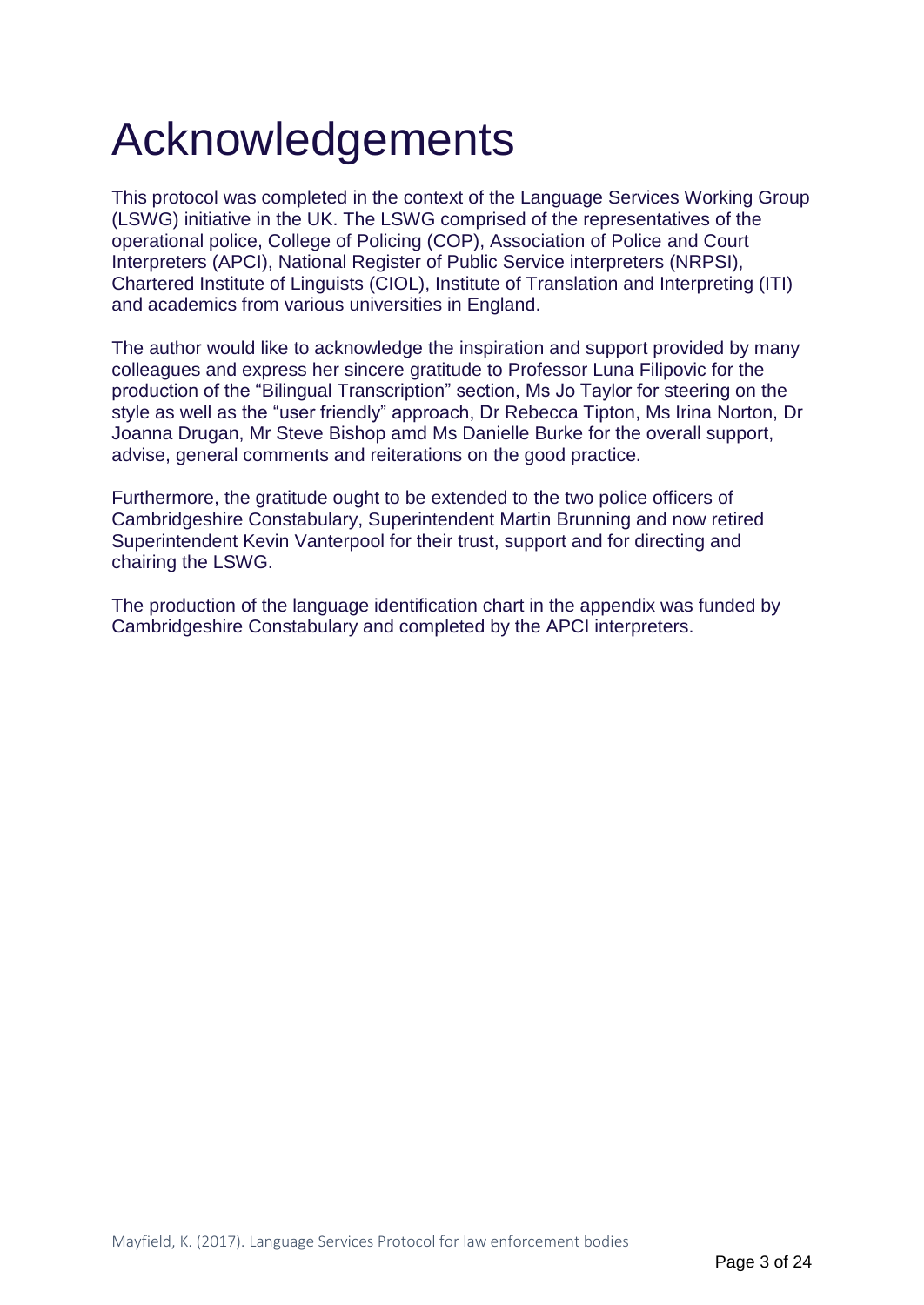# <span id="page-4-0"></span>Introduction

This briefing note provides advice on securing interpreting, translation and transcription services and achieving effective communication with victims, witnesses and suspects during an investigation.

## <span id="page-4-1"></span>Legal framework

For the purposes of this note, interpreting is meant as referring to the spoken word, translation refers to the written word.

Victims and witnesses have the right to communicate effectively throughout criminal proceedings and to have interpreting and translation services supplied if needed. In particular under the Ministry of Justice (2015) Code of Practice for Victims of Crime, a victim or witness is entitled to request interpreting and/or translation services in a language they understand, eg, when reporting a crime, being interviewed or giving evidence. In addition the police must, under the Equality Act 2010, have due regard to the need to eliminate discrimination. This would include providing access to British Sign Language interpretation services for those people who are deaf or have a hearing loss.

The suspect has the right to have access to interpretation and translation services, under the Police and Criminal Evidence Act 1984 (PACE) and PACE Code C and Code H for Terrorism matters.

European Convention on Human Rights (ECHR) and the Human Rights Act 1998, Article 6(3) also guarantees the right to have the free assistance of an interpreter if the accused cannot understand or speak the language used in court.

## <span id="page-4-2"></span>Language professionals

This term is used in this document to include qualified professionals, preferably specialising in law related work, who provide interpreting, translation or transcription services. They are skilled, professionally trained and qualified professionals whose role is to assist communication by conveying verbally or in writing the meaning of a spoken or written exchange between parties.

Sign Language interpreters are included in this category, however their role is to aid communication where one party communicates verbally and the other uses a sign language, typically British Sign Language (BSL) in the UK. Spoken and sign language interpretation have many aspects in common, there are, however, specific differences. This protocol covers spoken languages.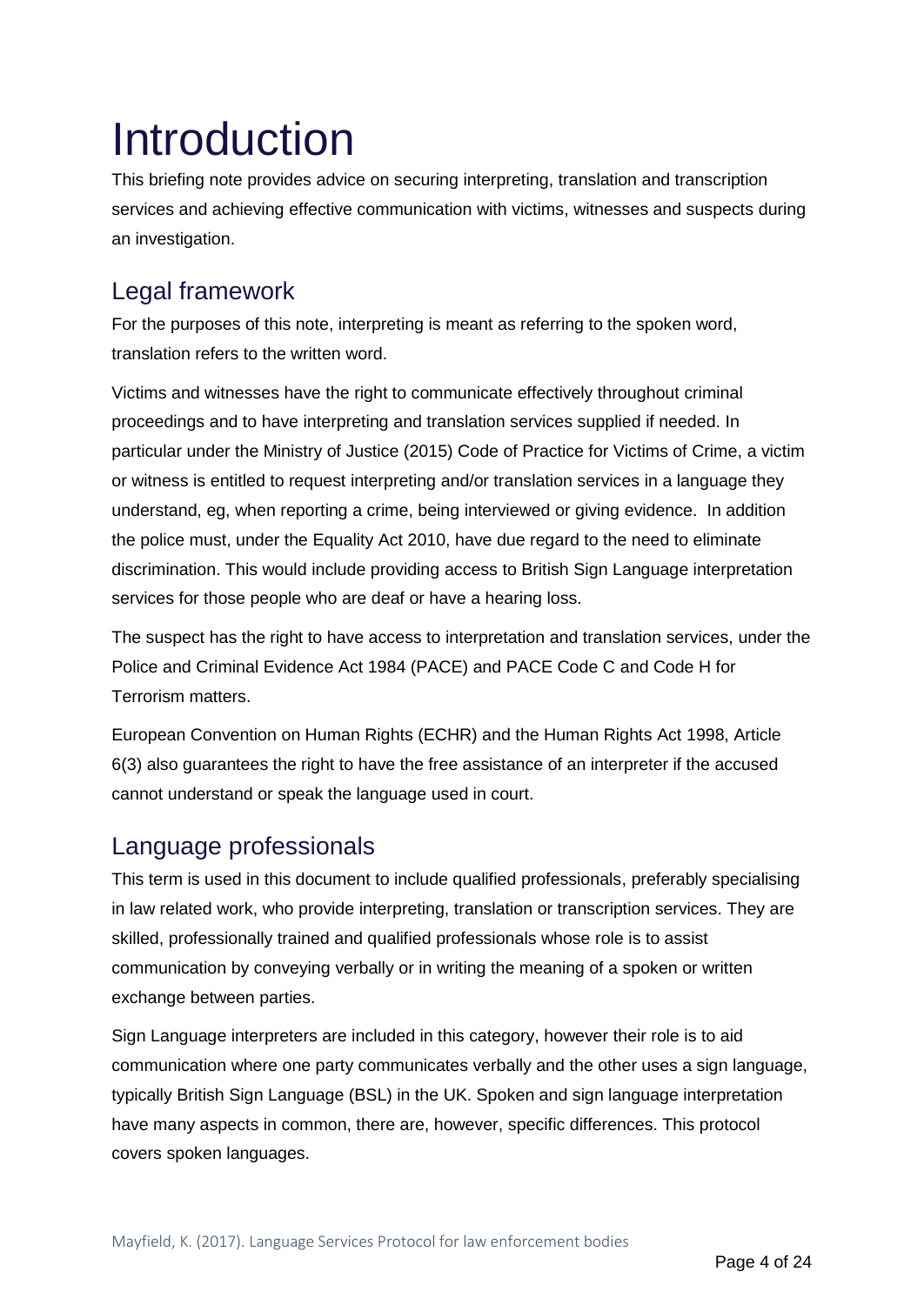### <span id="page-5-0"></span>When should an interpreter be used?

An interpreter will be needed where a victim, witness or suspect has difficulty in speaking or understanding English.

An investigation, interaction with the police or other law enforcement agencies and any subsequent criminal justice proceedings can be stressful. The language and technical terminology used during criminal justice process can be difficult to understand even for a native English speaker.

# <span id="page-5-1"></span>How to identify language?

Do not make assumptions about an individual's preferred language. The native or preferred language should be identified promptly. This includes the native language, as well as any additional languages that might be suitable for communication. Once the languages have been identified these should be recorded for future reference.

### <span id="page-5-2"></span>Language is not a nationality

A native or preferred language may not be indicated by nationality or geographic parameters such as place of birth or the last country of residence. Population migration means that ethnic groups reside in many countries, and their language will not always be the same as the national language. In some countries, ethnic groups may be persecuted or discriminated because of their ethnic grouping or origin, this may result in a reluctance to communicate in that country's official language even if they are capable of doing so.

# <span id="page-5-3"></span>Language identification tactics

Ask the individual about their native and any additional languages. The most direct way to do this is to ask: "Do you speak English?"

If they understand the question, use the language identification chart [\[Appendix \]](#page-22-0) allowing the interviewee to point to their preferred language.

If unsuccessful ask your [telephone interpreting service p](#page-17-3)rovider to assist.

Where a rare language is identified, care needs to be taken to record the preferred language. It can, however, be difficult to find a qualified interpreter who speaks a rare language. In such cases, it is acceptable to establish whether the individual's additional language is sufficient for effective communication. The individual's consent to communicate in their additional language should be recorded before proceeding with interpreter-assisted communication.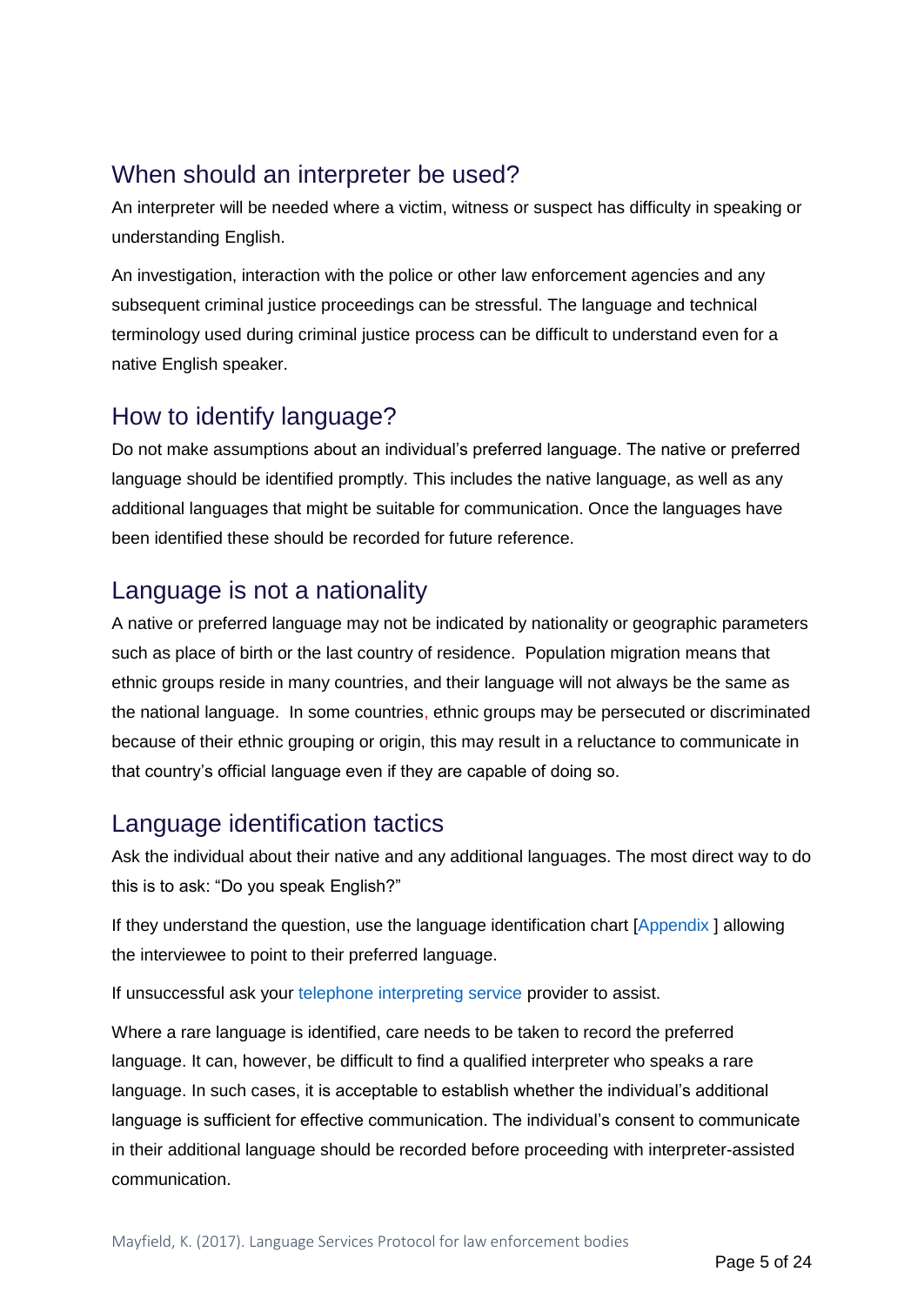# <span id="page-6-0"></span>Bilingualism/multilingualism

While some people are bilingual or even multilingual, the level of fluency in each language can vary. Knowledge of a second or third language can be limited and even with good or some understanding the level of fluency may be insufficient for active dialogue.

### <span id="page-6-1"></span>Language and dialect

Some languages are spoken by communities in different countries and even on different continents. Although these may be grouped under the same language label, communities often develop their own grammar, vocabulary, syntax and expressions forming dialects which are not necessarily mutually intelligible. Arabic, for example, is currently in high demand in the public sector, and while there are numerous Arabic interpreters, speakers of Arabic may use very different dialects that are not necessarily compatible with the interpreter's. It is essential to ensure that the interpreter and the speaker share the same dialect, or can agree to use a standard version e.g. standard Arabic.

### <span id="page-6-2"></span>Language compatibility

Once the language and/or dialect have been identified it is important to check language compatibility between the individual and the interpreter. This must be done prior to any formal police procedure, such as an interview, preferably prior to booking an interpreter and also face-to-face on arrival. This will help to avoid misunderstandings and loss of time.

## <span id="page-6-3"></span>Identifying a suitable interpreter

It is recommended that an interpreter used in formal evidential procedures should be a qualified and accredited professional, registered with a [recognised professional body,](#page-6-5) security cleared (NPCC's current guidance is that interpreters are provided with the Non-Police Personnel Vetting (NPPV) Level 3).

It is also important to respect an individual's request for an interpreter of a particular gender. This may be due to cultural or religious reasons or the nature of the offence, for example sexual offence. Additionally someone from the individual's local community may inhibit effective communication.

# <span id="page-6-4"></span>Professional bodies

<span id="page-6-5"></span>Forces will have in place a local contract or agreement for the provision of services.

Preferred sources of qualified interpreters:

• For spoken languages the National Register of Public Service Interpreters (NRPSI) [www.nrpsi.org.uk](http://www.nrpsi.org.uk/)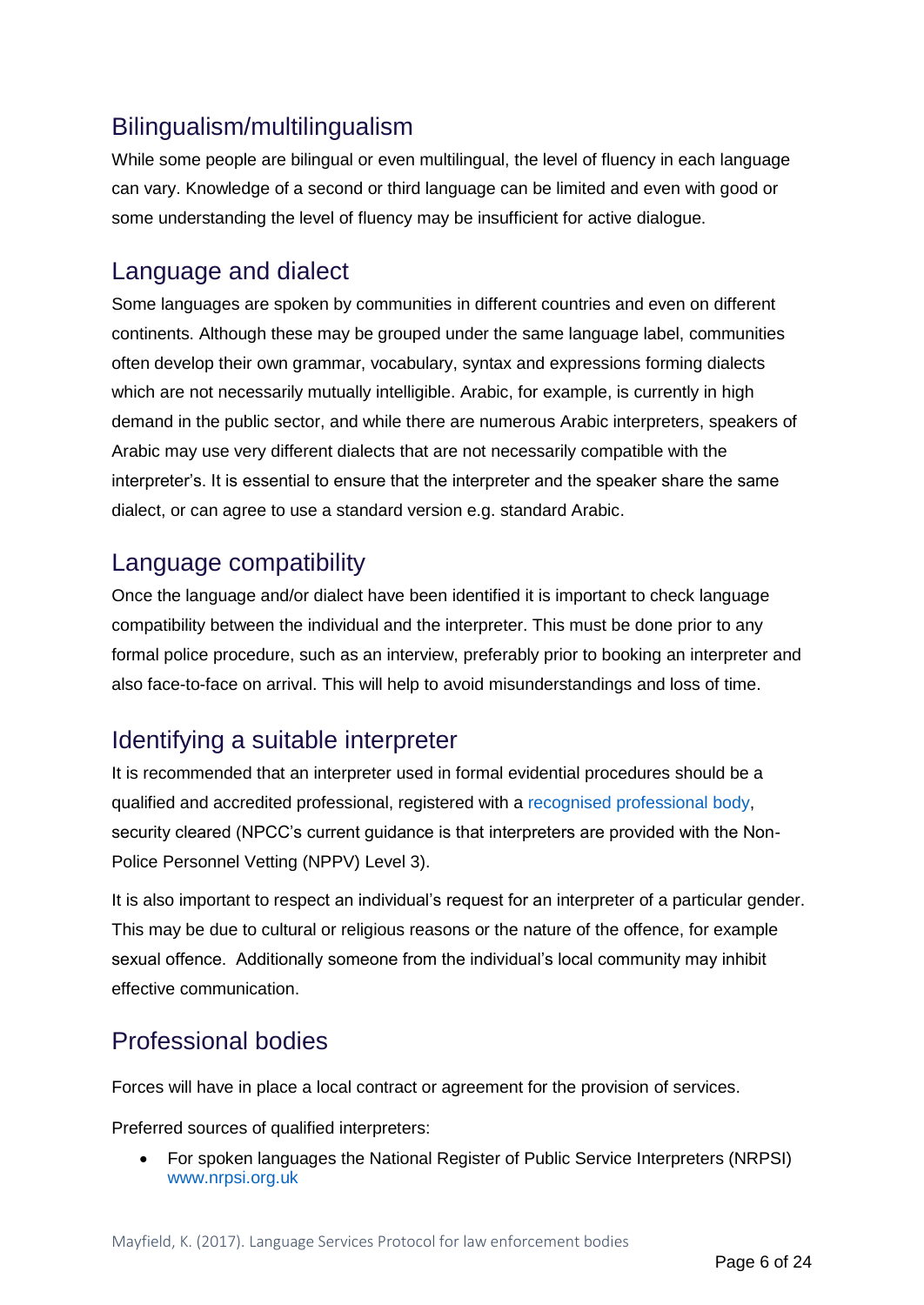• For non-spoken languages the National Registers of Communication Professionals working with Deaf and Deafblind People (NRCPD) [www.nrcpd.org.uk](http://www.nrcpd.org.uk/)

Other recommended sources:

- The Association of Police and Court Interpreters (APCI), [www.apciinterpreters.org.uk](http://www.apciinterpreters.org.uk/)
- Institute of Translation and Interpreting (ITI), [www.iti.org.uk](http://www.iti.org.uk/)
- Chartered Institute of Linguists (CIoL), [www.ciol.org.uk](http://www.ciol.org.uk/)
- Association of Sign Language Interpreters (ASLI), [www.asli.org.uk](http://www.asli.org.uk/)
- Visual language professionals (VLP), [www.vlp.org.uk](http://www.vlp.org.uk/)

In case of rare languages the search may be extended to commercial agencies, a related country's embassy, local universities and appeals to language professionals through social media.

### <span id="page-7-0"></span>Booking an interpreter

It is important that the following information is provided to the language professional when making a booking;

- name(s) of the individual for whom the service is required. This will allow the interpreter to declare any actual or perceived conflict of interest;
- name and collar/shoulders/warrant/service number of the person making the booking, as well as the contact details of the police contact person with their collar/shoulders/warrant/service to allow communication in the event of any unforeseen changes or issues;
- the nature of the assignment, police procedure and offence being investigated to help the language professional prepare both linguistically and emotionally, or to decline the assignment if they do not think they could cope with the nature of the offending under investigation;
- The location of the assignment, including the full address and post code and any entry requirements;
- advice on directions, public transport and available car park facilities near the location.

The booking should be confirmed by email with all the relevant details well in advance or as early as possible.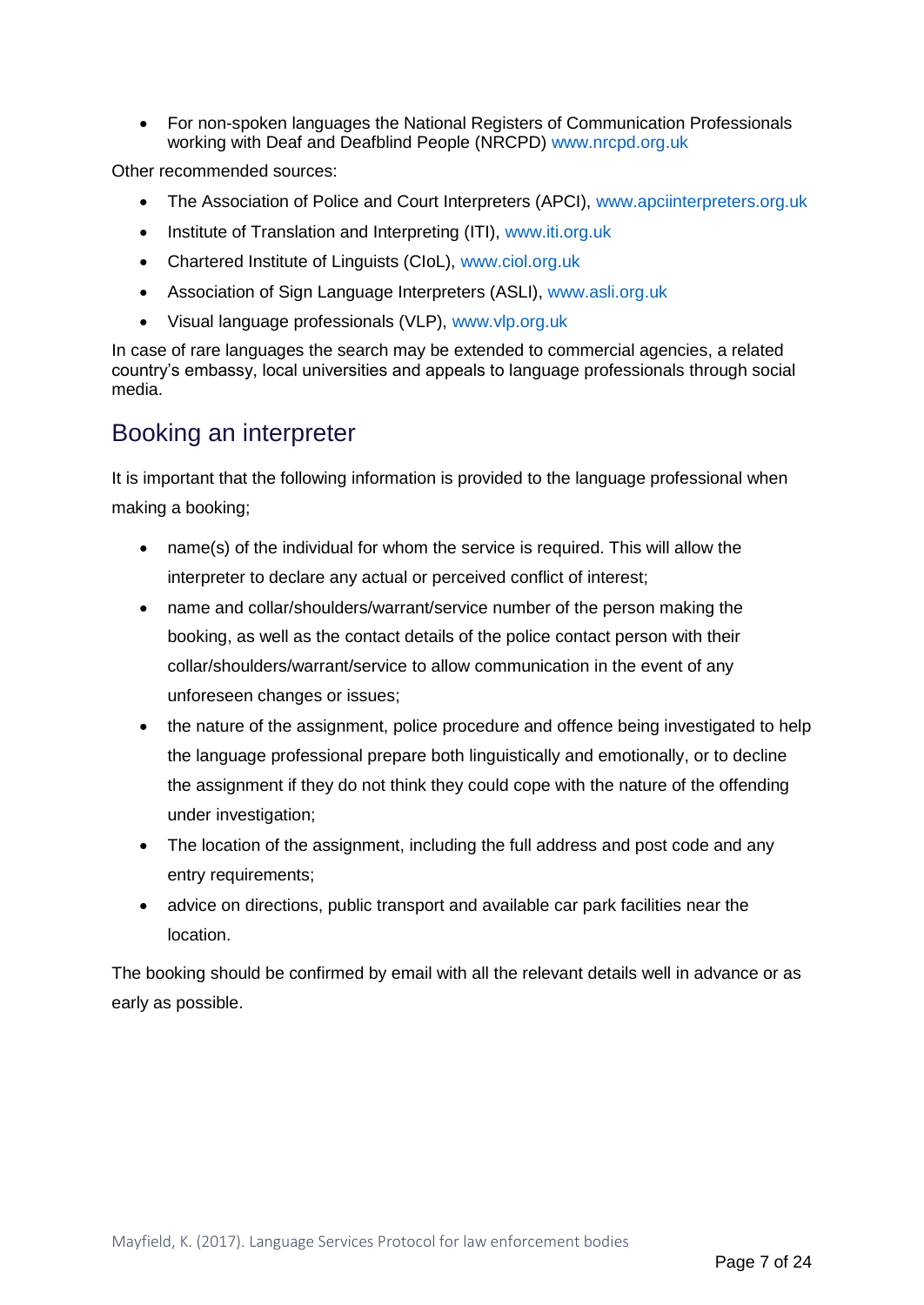# <span id="page-8-0"></span>**Interpreters**

## <span id="page-8-1"></span>The role of an interpreter in a police interview

An interpreter is a qualified, professionally trained and highly skilled professional whose role is to assist in communication by conveying verbally the meaning of the spoken messages exchanged by the parties.

An interpreter is an impartial professional. They are **not** part of the investigation team. Their role is strictly limited to the direct interpreting of the verbal exchange between the police and the individual. An interpreter will interpret **everything** that is said during the assignment.

An interpreter is **not** an interviewer, witness statement taker, investigator, solicitor, advocate, representative, appropriate adult, confidante, social worker, co-ordinator, chaperone or friend.

An investigator may **not** delegate any part of the communication with the individual to the interpreter **or** leave an interpreter unsupervised with the individual at any time.

# <span id="page-8-2"></span>Interpreting word for word?

Interpreters operate messages, not the words. Even when speaking the same language it is common for people to miscommunicate or misinterpret what has been said. The risk of miscommunication is greater when the language and culture are not shared.

#### <span id="page-8-3"></span>Verbal communication

In verbal communication people use words to construct 'units of meaning'*.* Interpreters are trained to operate with 'units of meaning'. They decipher and internalise and then verbalise the units of meaning into the other language. A 'word-for-word' interpreting style can be a sign of a poorly trained or untrained interpreter. The message between two different languages and/or cultures can only be conveyed by its meaning and interpreters do this to the best of their skill and ability.

#### <span id="page-8-4"></span>**Clarification**

Interpreters may need to clarify the messages before interpreting them. For example, clarifying time when using 12/24 hour clock, or the time an event occurred when the time is described as evening/night/morning/afternoon, or lunch/tea/dinner/supper, etc and these can be featured and understood differently depending on the language. Some words can be interpreted in different ways depending on the context. An interpreter should be able to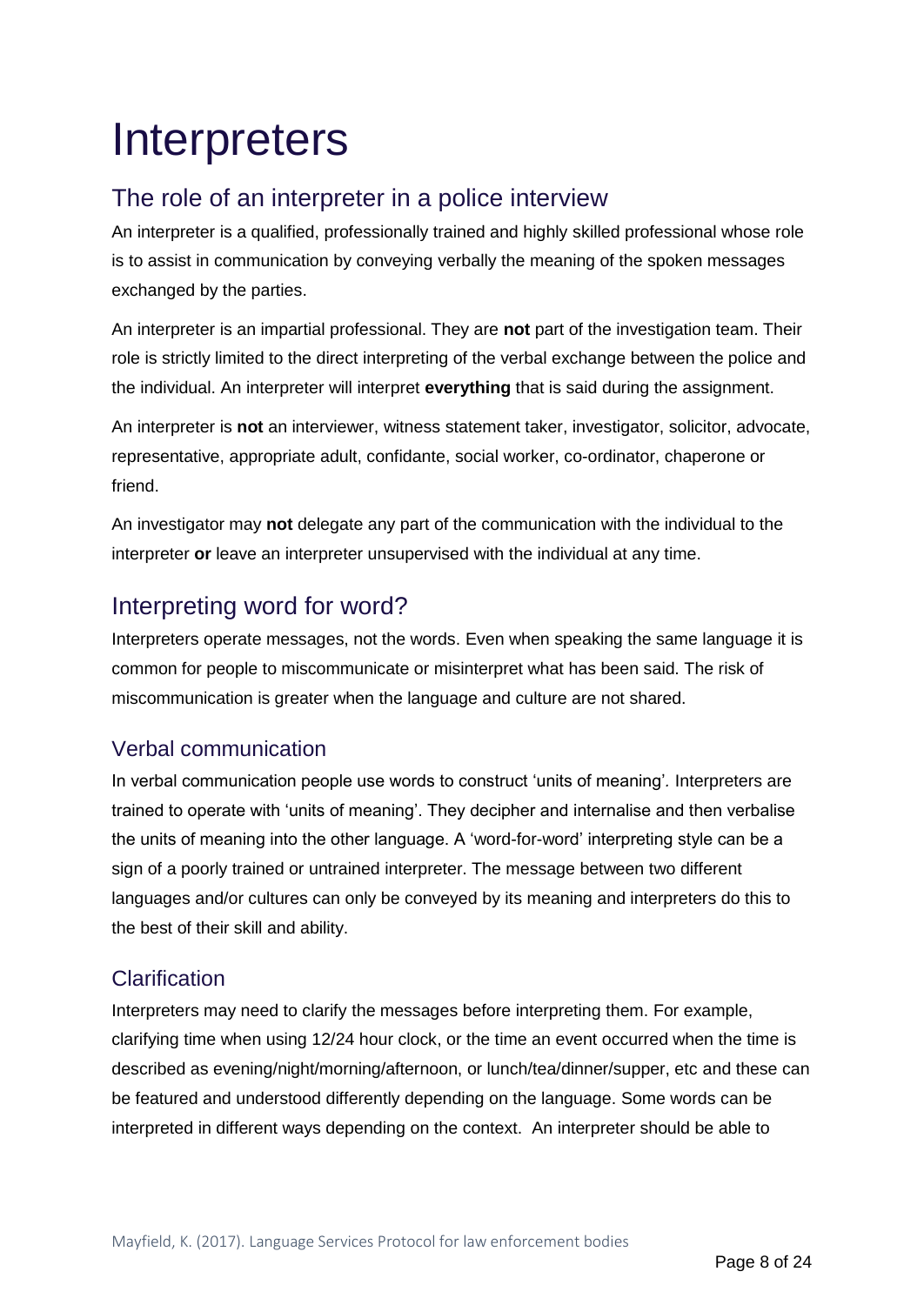interpret messages by meaning and advise on the complexity of the issues and any relevant cultural peculiarities that affect the communication.

#### <span id="page-9-0"></span>Cultural differences

While interpreters may need to intervene and explain any potential miscommunications due to cultural differences, it should not be assumed that an interpreter automatically shares the same culture and values with the individual they are interpreting for. For example, ethnic Roma in Europe often speak the official language of the state that they originate from, eg, Romanian for Roma who originate from Romania, or Czech for Roma who originate from the Czech Republic. This means that communication via a Romanian or respectively Czech interpreter will be appropriate in most cases. However, it cannot be assumed that every Romanian or Czech interpreter is also an expert in Roma culture or can adequately comment on Roma culture in ways that avoid reinforcing common stereotypes or prejudices.

#### <span id="page-9-1"></span>Lack of direct equivalence

Sometimes an interpreter may need to use a full sentence to transfer just one single word across language and culture, especially if a direct equivalent for a word or concept does not exist in the other language. An interpreter may intervene to clarify what was said.

#### <span id="page-9-2"></span>Lack of cooperation

On occasion the communication between the police and an individual may fail through no fault of the interpreter if the individual does not want to, or is unable to communicate and/or cooperate with the investigation or indeed if they do not make sense when they communicate.

#### <span id="page-9-3"></span>Empowerment

Within the remit an interpreter needs to be empowered and encouraged by the investigator to identify and help to overcome any language or cultural barriers with the aim of achieving effective communication and understanding between the officials and the individual. Any such intervention needs to be transparent and explained in both languages.

### <span id="page-9-4"></span>**Logistics**

It's important to meet the interpreter on arrival, and familiarise them with the facilities.

• Introduce yourself and check the interpreter's ID to verify they are qualified, security cleared and that the interpreter is the right one for the case. If in doubt cross check with the relevant professional body.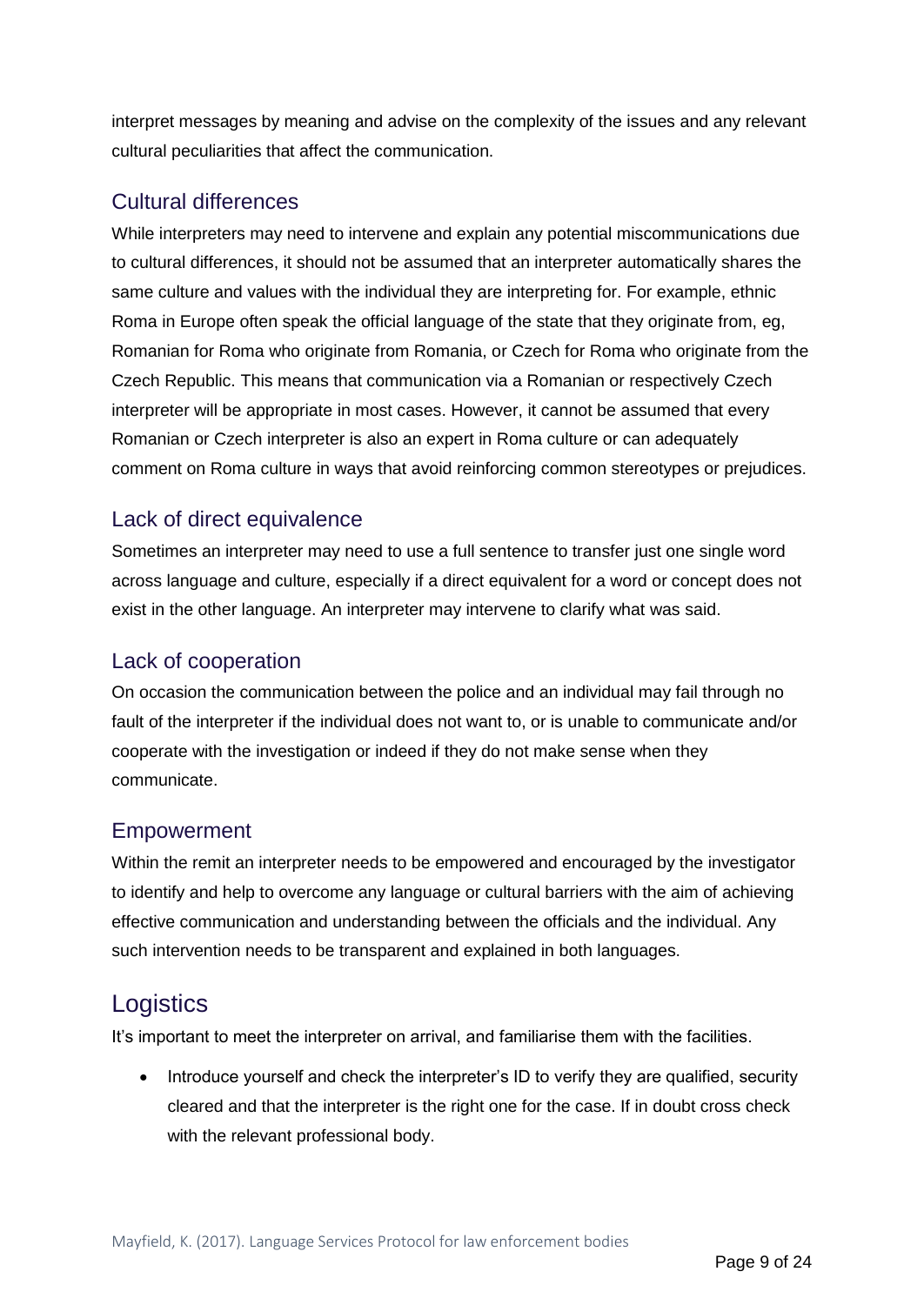- Establish a good rapport with your interpreter before introducing them to the individual. A positive working relationship with the interpreter will make conducting the interview easier.
- If the interview concludes late, make sure the interpreter can get home safely.

#### <span id="page-10-0"></span>Seating arrangements

An interpreter must be able to see and hear all parties present equally well. The best seating arrangement for interpreter assisted interview will be a triangular formation. This allows the officer to make eye contact and speak directly to the interviewee and indicates the interpreter's status as a neutral professional.

### <span id="page-10-1"></span>Large scale policing operations

In some cases, it may be necessary to use one or more interpreters to support a coordinated policing operation, eg, a raid on premises where there are known foreign nationals.

Interpreter(s) will need to receive a full and detailed briefing on arrival explaining the nature of the operation and their specific role. Any risks should be highlighted and they should be provided with a single point of contact in case of any queries or to request any practical or case specific advice.

Where attendance at a crime scene or operational location is required, appropriate equipment, eg, a high visibility tabard or stab proof vest should be provided.

## <span id="page-10-2"></span>Health, safety and welfare

Interpreting is a mentally intensive activity that can lead to cognitive overload and fatigue. This may lead to undetected inaccuracies in the interpretation.

- A 10-15 minute break every 40-60 minutes during an interview should be facilitated whenever possible.
- A team of two or more interpreters should be considered for multiple or lengthy interviews during a complex investigation involving several interviewees.
- In an event of any waiting time an interpreter should be allowed to wait in a separate quiet room.

The welfare of the interpreter is ultimately the responsibility of the officer in the case (OIC).

The OIC should:

• Carry out a risk assessment for the interpreter's attendance, considering whether, for example, the interpreter should be met at an alternative location,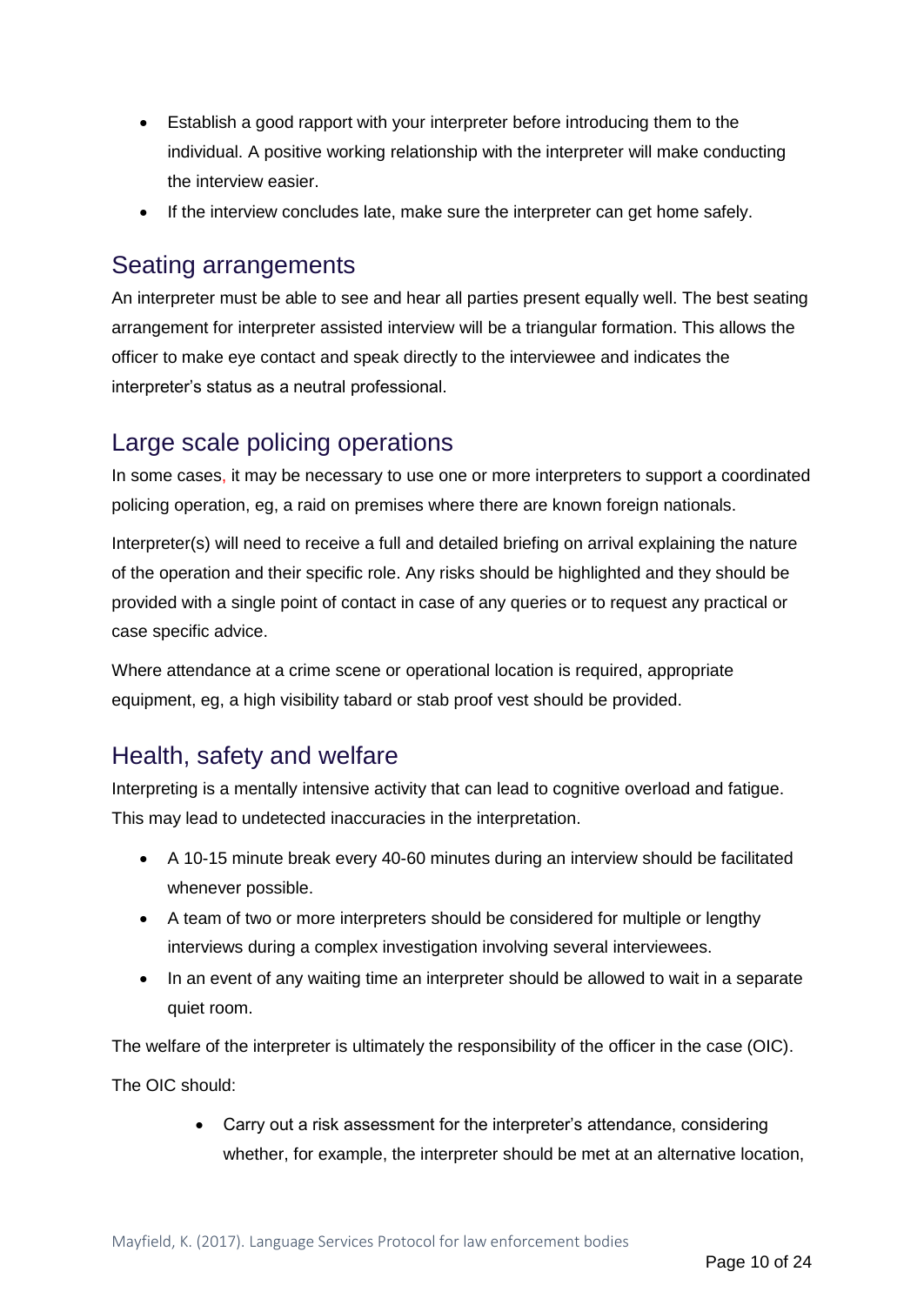such as a police station, before proceeding to the scene in the company of a police officer;

- Making the interpreter aware of any potential health risks, for example if a suspect has a confirmed medical diagnosis of a contagious infection;
- Making sure that the interpreter is not left in a room or cell with a victim, witness or suspect, without a police officer, member of police staff or legal advisor present;
- Ensuring interpreter's safety at all times, for example, if necessary providing an escort to the interpreter's car or public transport at the end of the assignment;
- Making arrangements to ensure sufficient breaks, are included during lengthy operations or investigations;
- Debrief and signpost welfare support following a potentially traumatic assignment;
- Do not provide the interpreter's personal contact details to the victim, witness or suspect;
- Do not ask interpreters to use their personal telephone making phone calls to a suspect, victim or witness.

### <span id="page-11-0"></span>Briefing an interpreter

Accurate interpreting is the result of good preparation. Your interpreter needs to be briefed prior to the interview. The interpreter needs to know what is likely to be discussed, what terminology is likely to be used and in what context. They also need to be briefed about the individual for whom they will interpret.

The briefing should be conducted in a room separate to where the suspect or their solicitor are to avoid the risk of unwanted pre-interview disclosure.

- If specific procedures are to be used, eg, special warnings, these must be explained if required and any terminology or abbreviations clarified prior to the interview.
- An interpreter may need to consult a dictionary and glossaries to aid preparation, as well as during the interview. Many professional interpreters work on their own glossaries throughout their career and update relevant topics after each assignment.
- It is important that an interpreter has time to prepare emotionally for the assignment, especially if the topic is particularly challenging or traumatic. An interpreter may need to withdraw from an assignment if they do not feel emotionally prepared. For example, a pregnant interpreter may find it difficult or impossible to assist in some child abuse case interviews.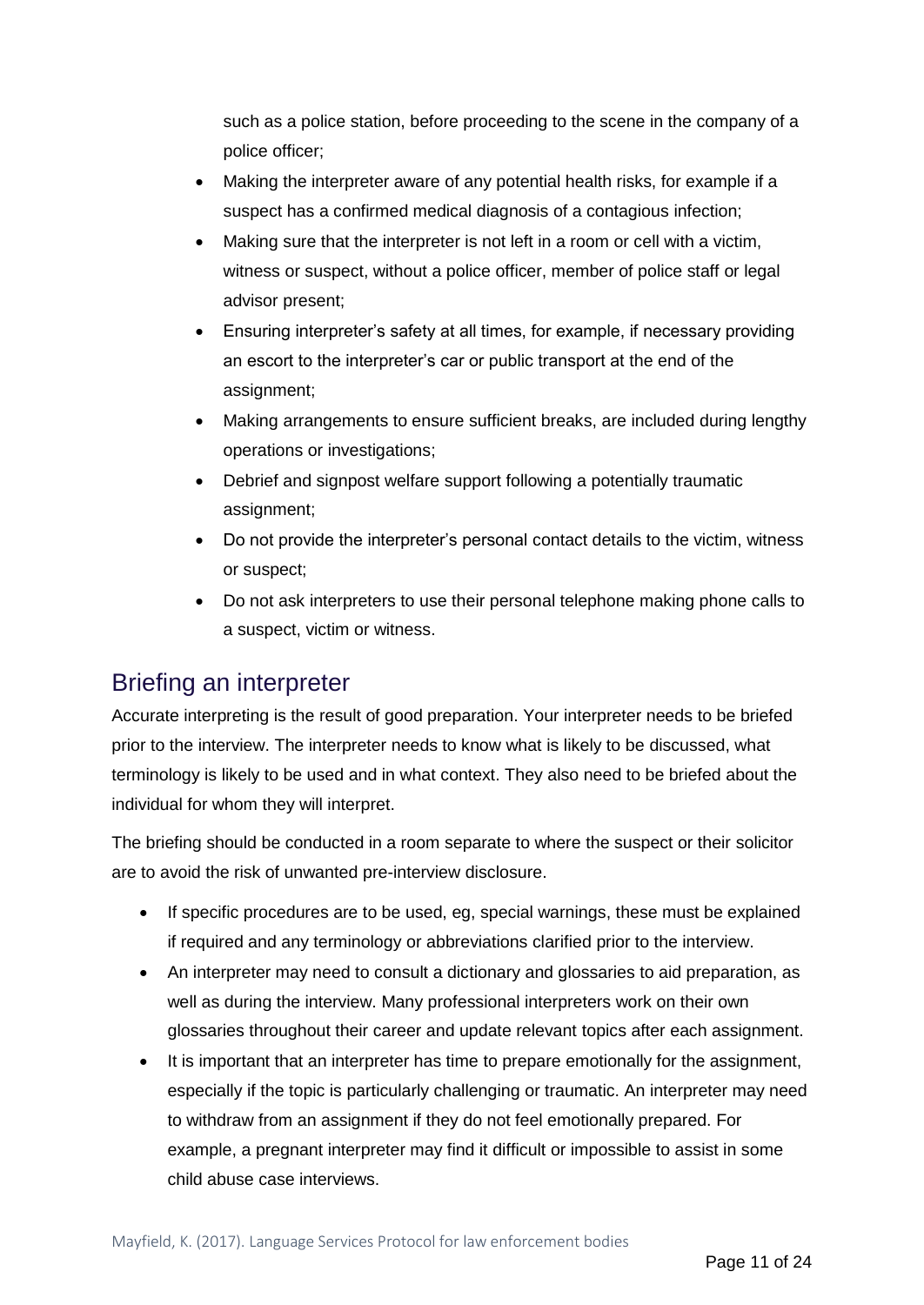### <span id="page-12-0"></span>Briefing the interviewee before interpreter-assisted interview

The person for whom the interpreting service is required, will also need to be briefed via the interpreter, to explain how an interpreter-assisted interview will be conducted. The interviewer should conduct this briefing, inviting the interpreter to add any points of clarification. If the interpreter conducts the briefing they will do so in both languages. If the interview is to be video or audio recorded, the briefing should also be recorded.

A standard briefing should cover the following points:

- "we will speak to one another via an interpreter";
- "the interpreter is impartial and subject to their professional code of conduct";
- "the interpreter will keep everything that is said during the interview confidential"
- "please **do not** try to have any separate conversation with the interpreter, they are not allowed to engage";
- "the interpreter **will** interpret **everything** we say";
- "if you have any questions please ask me or your solicitor: the interpreter is not allowed to give advice";
- "we will speak directly to one another as if we share the same language; the interpreter will interpret what we say, speaking in the first person";
- "we will pause after each sentence to allow the interpreter to do their job";
- "if one of us speaks for too long the interpreter might stop us, with a gesture like this" (at this point the interpreter should show how they are going to stop the interview, the gesture may vary in different cultures);
- "we must speak at a normal pace; if we speak too fast the interpreter might have to stop us asking us to slow down"
- "the interpreter is **not** an investigator and they will not ask questions, they will only interpret what we say";
- "you may understand English, but please listen to the interpreting before answering the question; please answer in the language you share with the interpreter";
- "the interpreter may interact to clarify what either of us has said to ensure the most accurate interpreting."

### <span id="page-12-1"></span>Conducting an interpreter-assisted interview

• Allow twice the normal amount of time for an interpreter-assisted interview;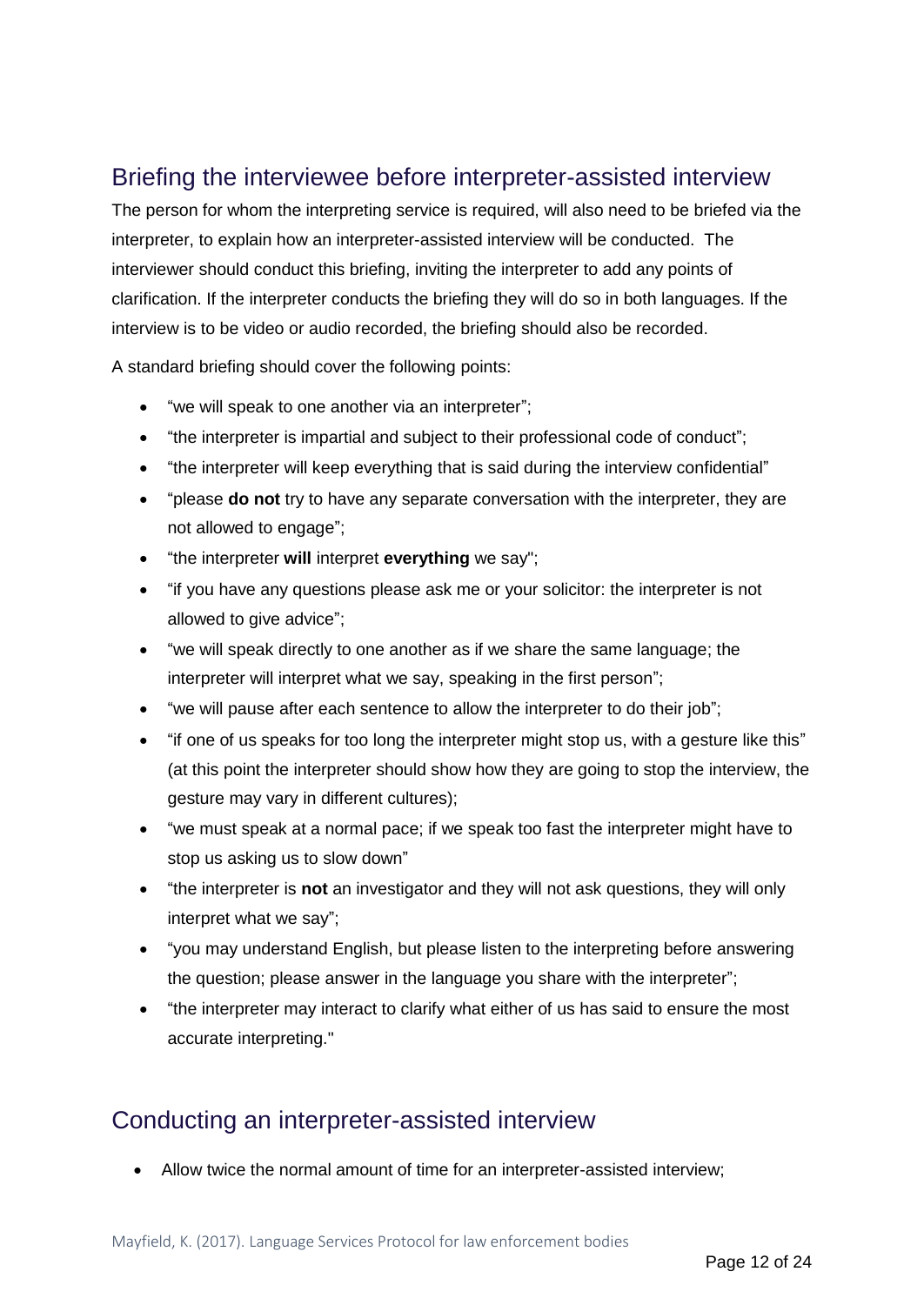- Background noise should be avoided or minimised as it can cause an unnecessary distraction for the interpreter and interviewee;
- Talk to the interviewee as if you share the same language, make eye contact in order to note any non-verbal communication;
- Only one person should speak at any time during a recorded interview: any overlap of speech can lead to inaudible fragments in the interview transcript;
- Stop speaking after one or two sentences to allow the interpreter time to interpret;
- Speak in short and unambiguous sentences to avoid confusion and unnecessary clarifications, eg, when referring to times or events;
- Reformulate questions as many times as needed to check that you understand the reply;
- If you need information or clarification about mannerisms, perceptions or cultural norms, ask the interviewee first, if still unsure clarify with the interpreter;
- Check your understanding of voluntary or involuntary actions; the choice of a verb in other languages can vary depending whether an action was voluntary or involuntary.

### <span id="page-13-0"></span>Interpreters' notes

Interpreters are trained to take notes to aid their memory when interpreting consecutively. They can use pen and paper or electronic devices such as, for example, an IPad. These are used by the interpreter there and then to provide accurate interpreting. Each interpreter through training and practice develops their own way of taking notes and no two interpreters would take the same notes in the course of an interpreting assignment.

While interpreter's notes can hardly help to re-store the communication and therefore have no value after the communication event, it is recommended that if possible interpreter's notes are retained and disclosed as 'unused material'. (If made electronically you may need to remind the interpreter to retain any notes made as [third party material](https://www.gov.uk/government/uploads/system/uploads/attachment_data/file/447967/code-of-practice-approved.pdf)*.*) These notes were made to serve as an aid to memory at the time of the interview and they are also can be useful for the interpreter for their terminology list/glossary. Interpreters are allowed to note and retain any terminology used in course of the assignment in their professional glossary.

## <span id="page-13-1"></span>Following the interview

Once the interview has been concluded, the interviewer or investigation team should consider the following:

- double-checking that the interviewee's names are spelled and recorded correctly;
- checking the welfare of the interpreter;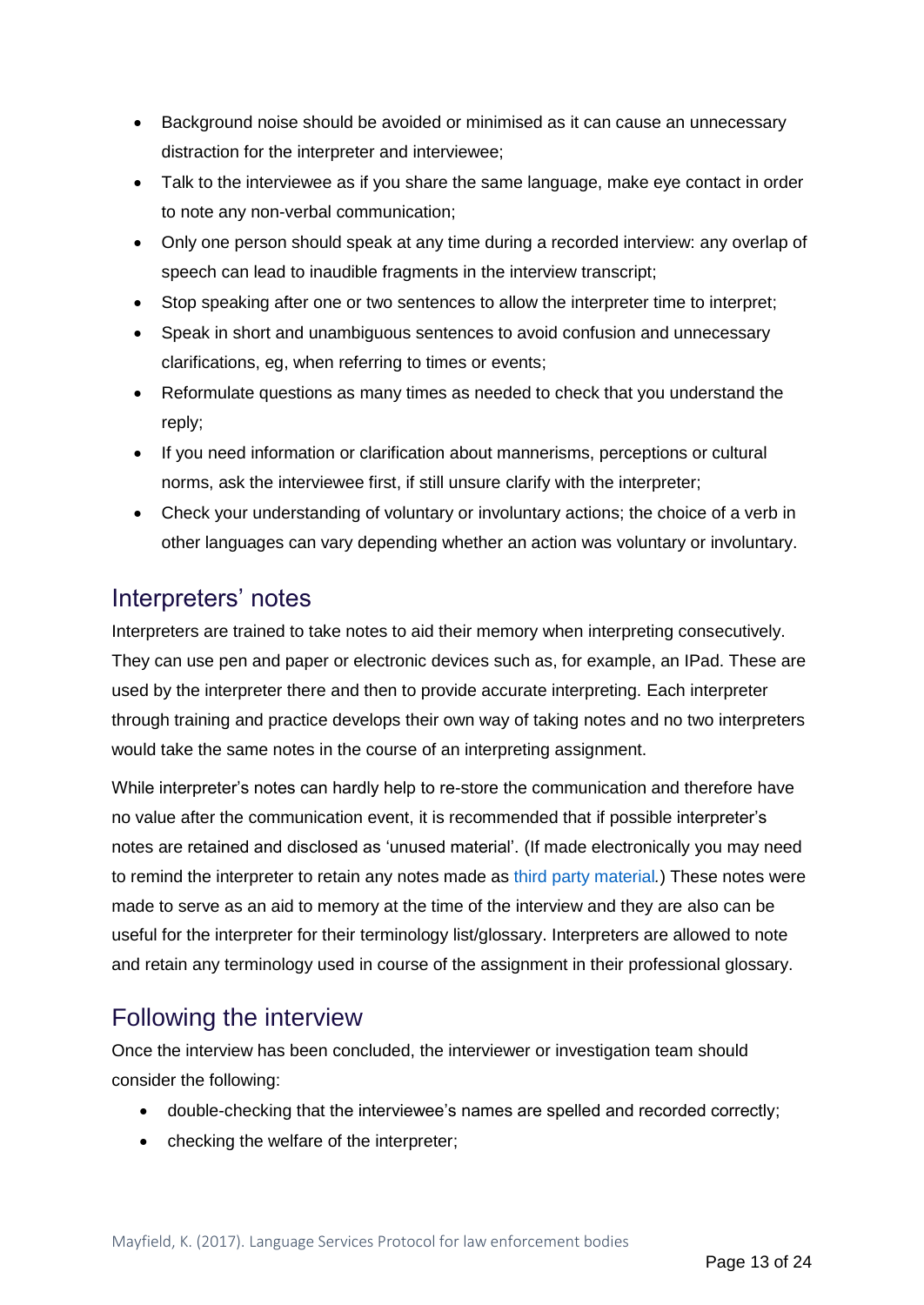- addressing any concerns directly with the interpreter to maintain an open and honest working relationship and encourage two-way communication;
- reflecting on the interview process, encourage feedback from the interpreter, which is particularly important for improving interviewing skills in the context of the interpreterassisted communication.

Do not ask the interpreter for their personal thoughts and comments on the investigation or the interviewee. Interpreters are obliged to stay impartial and abide by their code of conduct.

#### <span id="page-14-0"></span>Witness statements following an interpreter-assisted interview

Taking a written witness statement and completing an MG11 following an interpreter assisted interview is generally the same procedure as taking a statement from an English speaking victim or witness. See MOJ (2011) [Achieving Best Evidence in Criminal](http://www.cps.gov.uk/publications/docs/best_evidence_in_criminal_proceedings.pdf)  [Proceedings: Guidance on interviewing victims and witnesses, and guidance on using](http://www.cps.gov.uk/publications/docs/best_evidence_in_criminal_proceedings.pdf)  [special measures.](http://www.cps.gov.uk/publications/docs/best_evidence_in_criminal_proceedings.pdf)

The investigator must speak directly to the interviewee throughout the process, allowing the interpreter time to interpret what is said. It is the investigator's job to explain the procedure, communicate questions and gather evidence, not the interpreter's. The investigator must **never** delegate the task of gathering evidence, taking a statement, or formulating questions to the interpreter. The techniques and approaches in interpreter-assisted interviews are generally the same whether the interviewee is a victim, witness or a suspect.

### <span id="page-14-1"></span>Products produced from an interpreter assisted witness interview:

- a Witness statement on MG11 form in the foreign language signed by the victim or witness;
- an English language statement that accurately matches the foreign language version, appropriately labelled as an exhibit;
- the interpreter or translator's statement confirming their involvement in the process, their qualification, statement taking method used and affirmation that the English language version is an accurate account matching the foreign language version.

### <span id="page-14-2"></span>Methods for taking a witness statement via an interpreter

There are three main models for taking a statement following an interpreter assisted interview. All three models assume that an investigator conducts the interview and takes their notes as normal. The methods only vary in the last part of the interaction, i.e. the technicalities of writing the statement.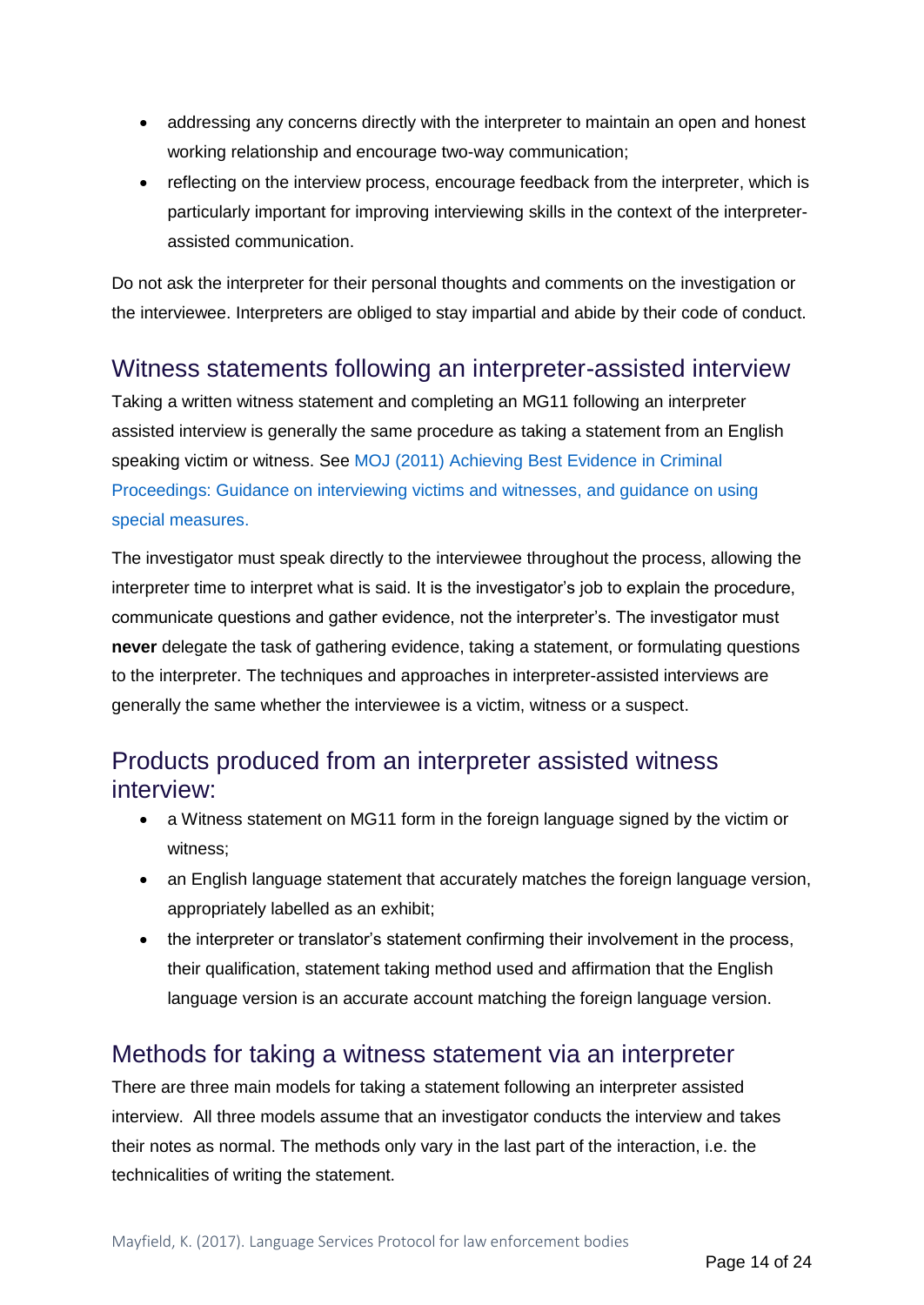#### <span id="page-15-0"></span>Method 1

- 1. At the point of writing a statement, the investigator dictates the statement to the interpreter, and the interpreter writes it down sentence by sentence in the language of the interviewee. The interpreter speaks out the sentences in both languages to involve the interviewee.
- 2. At the end of the interview the interpreter reads the statement back to the interviewee in the interviewee's own language or the interviewee reads the statement him/herself.
- 3. For the benefit of the interviewer, the interpreter can sight translate the statement into English if required.
- 4. The interviewee signs the foreign language version of the MG11 statement.
- 5. The interpreter translates the statement into English, either at the police premises or later, ideally submitting the English language version within 48 hours.
- 6. The English language version is produced as the interpreter's exhibit.
- 7. The interpreter provides a statement to confirm their accreditation and their role in the statement-taking process.

#### Advantages:

- a) The translator can work on an English language version at a later date achieving the best quality.
- b) This method is suitable for short interviews and less complicated cases.

#### Disadvantages:

- a) The English language version of the statement is not produced during the interview and is not available to the investigation team until later.
- b) The investigator/interviewer may easily lose control of the statement taking process as no English language version is available during the statement writing process.
- c) Some of the points to prove or clarify may not be obvious until the English language version is received.

#### <span id="page-15-1"></span>Method 2

- 1. At the point of writing a statement, the investigator writes the statement in English (his/her exhibit).
- 2. *While writing the statement* in English the investigator dictates the statement to the interpreter sentence by sentence, and the interpreter writes it out in the language of the interviewee.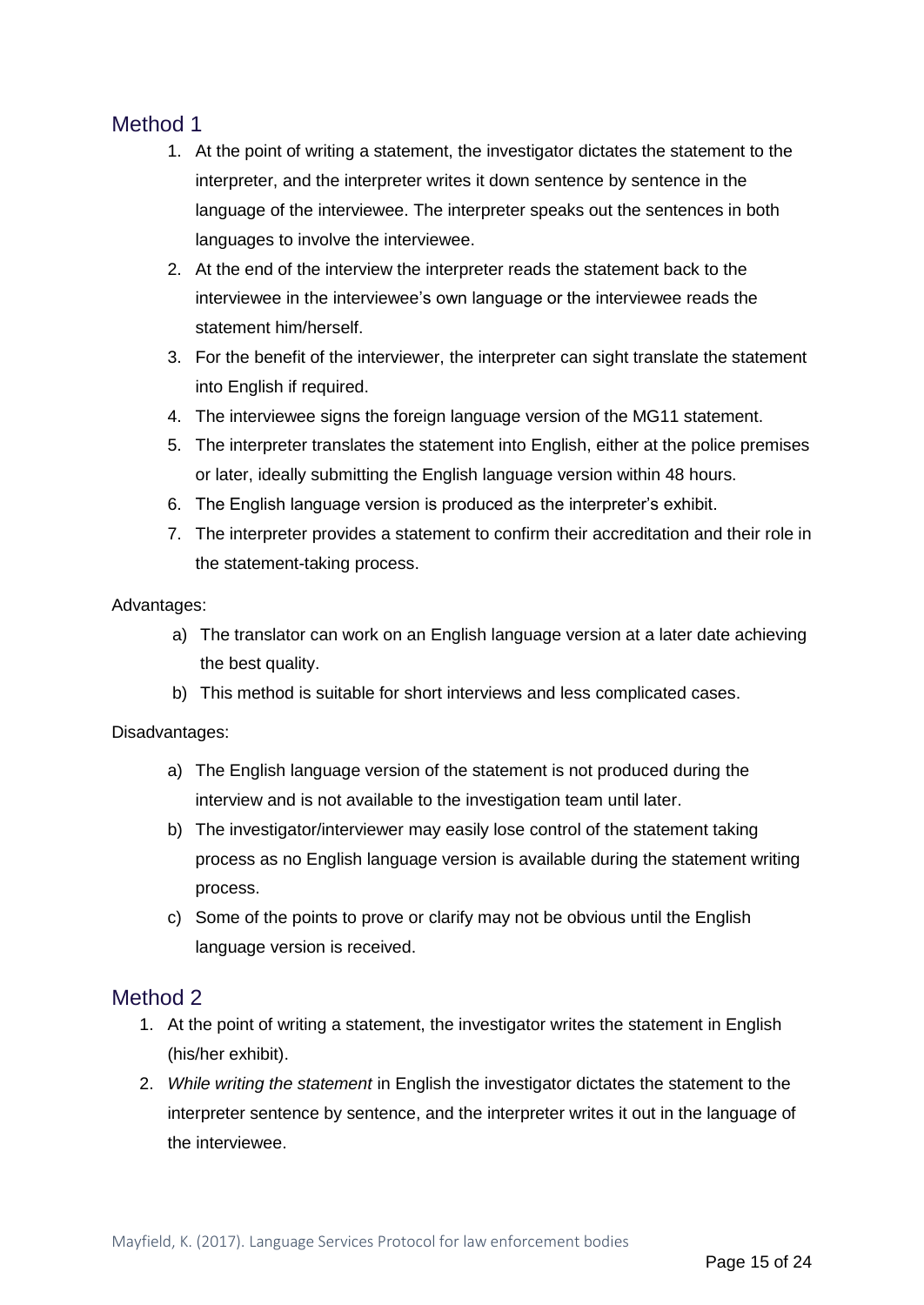- 3. The interpreter reads out the statement sentence by sentence in the interviewee's language as they write it, to involve the interviewee. The investigator ensures that the Foreign and English language versions match in all aspects.
- 4. At the end of the interview the interpreter reads the statement back to the interviewee in the interviewee's own language or the interviewee reads the statement themselves.
- 5. The interviewee signs the foreign language version of the MG11 statement.
- 6. The interpreter provides a statement to confirm their accreditation, their role in the statement-taking process and that the English language version of the statement, the investigator's exhibit, is an accurate account.

#### Advantages:

- a) The investigator is in control of the statement taking process at all times.
- b) The interviewee is in the room while English version is being produced and able to clarify any points.
- c) The English language version is available immediately after the interview.

#### Disadvantage

- a) This method requires effective coordination between the interviewer and the interpreter at the stage of writing.
- b) It can be more time consuming when conducting triangular communication with the interviewee.

#### **Method 3: Exceptional cases only**

- 1. At the point of writing a statement, the investigator writes the statement based on their notes.
- 2. The interpreter translates the statement into the foreign language in their own time.
- 3. The investigator and the interpreter meet with the witness again at a later date. The interpreter reads the statement back to the witness in the witness' own language or the witness reads the statement themselves.
- 4. The witness signs the foreign language version of the MG11 statement.
- 5. The interpreter provides a statement to confirm their accreditations and their role in the statement-taking process.

#### **Advantages:**

- a) Witnesses can have a break after a lengthy and potentially tiring interview.
- b) Investigators can formulate the evidence obtained into the statement with minimum distractions.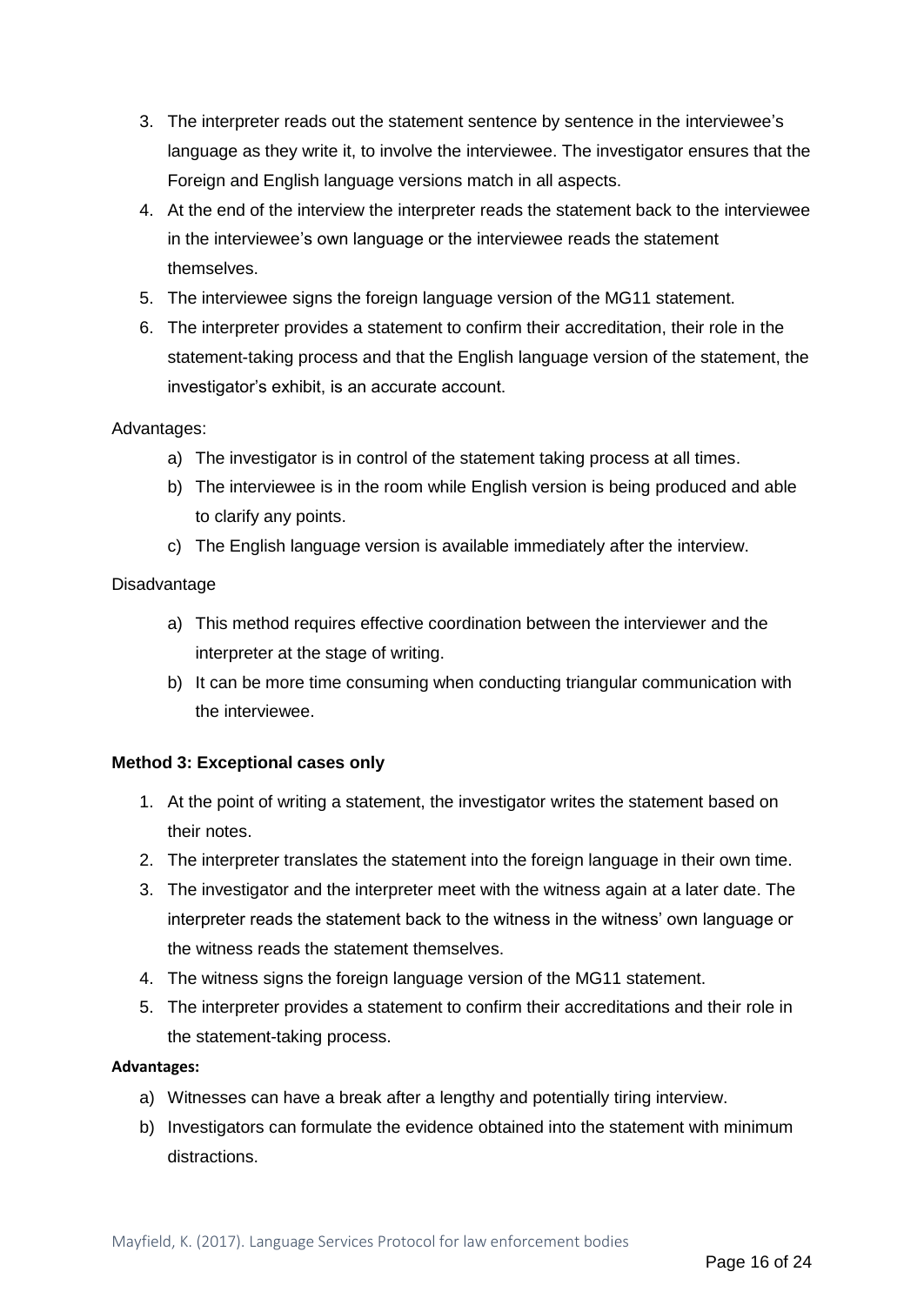- c) The interpreter can translate the statement remotely in their own time achieving a good standard.
- d) It is suitable for long interviews during complex investigations.

#### **Disadvantages:**

- a) a second appointment with the witness and the interpreter will be required.
- b) it can be costlier and time consuming.
- c) this method is unsuitable if a witness is not local and/or intends to leave the area or country shortly after the interview.

### <span id="page-17-0"></span>Statement taking by a linguistically skilled investigator who shares the interviewee's native language

Where the interviewing officer with the appropriate level of interviewing skill, shares the same language as the interviewee (other than English) and can write in the language of the interviewee, the investigator may take a written statement in that language, without the assistance of an interpreter.

Once completed, the foreign language statement must be translated into English by a qualified interpreter or translator.

### <span id="page-17-1"></span>Live video-link remote interpreting

Revisions to Code C enable interpretation services for persons who are suspected of a criminal offence to be provided by interpreters who are not physically present in the suspect's location, by way of a live video-link electronic communication system.

If live video-link is used the conversation must be recorded. The same qualification and registration plus additional training requirements apply to an interpreter. The interpreter must also have experience of video interpreting, ideally trained in conference interpreting.

To use live video-link you must have a PC, laptop or tablet with

- high speed access to the Internet
- a webcam
- <span id="page-17-3"></span>• microphone and speakers.

### <span id="page-17-2"></span>Telephone Interpreting

This is used for brief, straightforward communication in non-evidential situations. Members of the public will be provided with telephone interpreting service when making 999/112 or 101 calls to report crime.

Telephone interpreting is **not** appropriate for a formal interview of a victim, witness or suspect.

Where a matter is time-critical, such as conducting procedures under the Road Traffic Act 1988 in relation to drink or drug driving offences, and it is not possible to secure the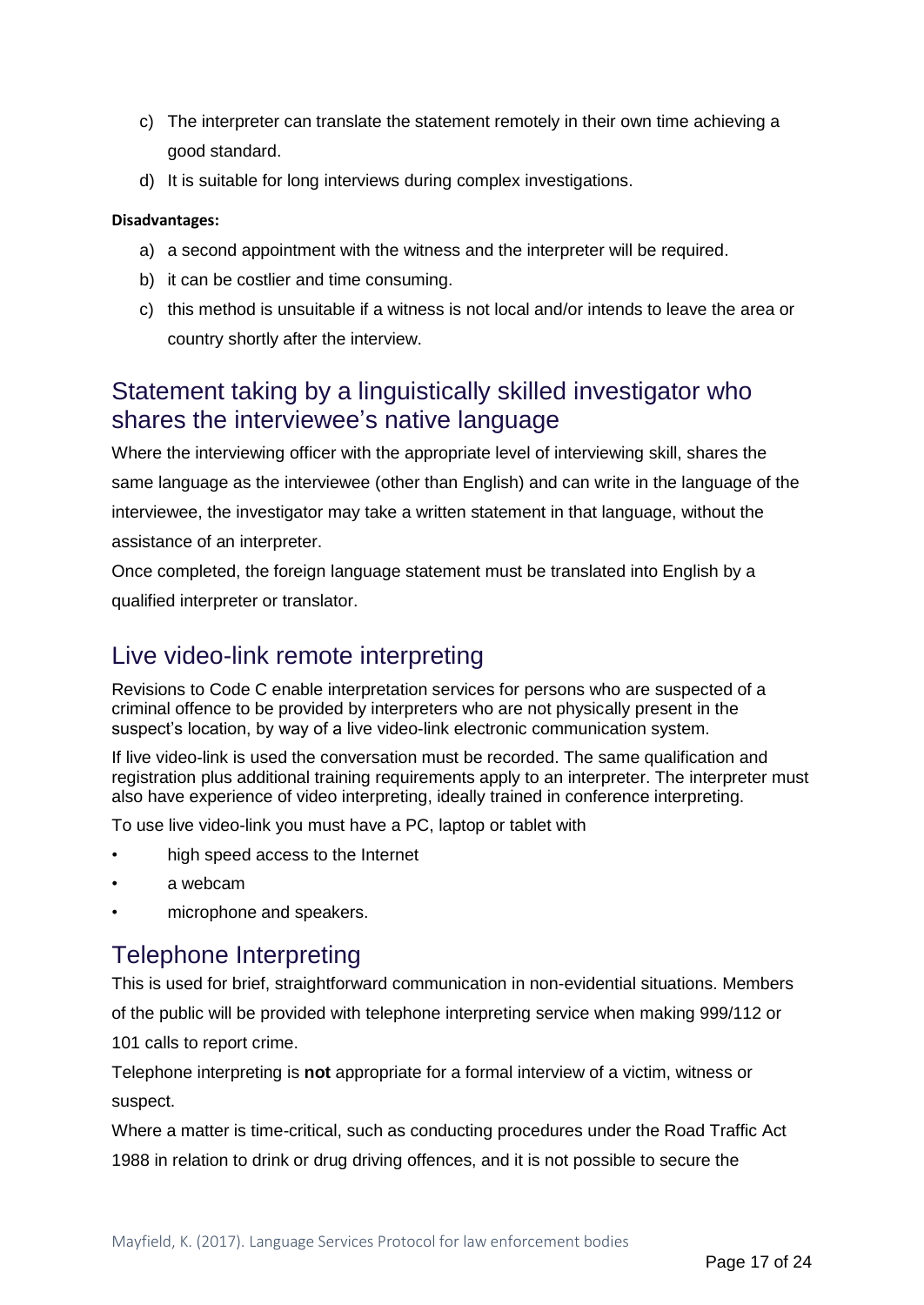attendance of a face-to face interpreter within a reasonable amount of time, telephone interpreting services are acceptable. To prevent challenge at a later date, it is advisable audio and/or video record of the interaction.

It is recommended that NRPSI registered interpreters should be used for telephone interpreting services. This will, however, be defined by local contracts.

# <span id="page-18-0"></span>Bilingual transcription

A transcript is a written record of a communication, this may be a police interview, body worn camera footage, or material obtained through overt or covert monitoring. It can be monolingual, if the communication was carried out in a single language, or bilingual if the interpreter-assisted communication was carried out in two languages.

Current practice in England and Wales is to produce a monolingual transcript of any bilingual interpreter-assisted interviews in English, which is deemed sufficient in most cases.

A bilingual transcript for an interpreter assisted interview may be advisable for the following reasons:

- quality control of the interpretation from the Foreign language into English and vice versa allowing the identification of any misunderstanding and misinterpretation;
- equality in access to justice whereby the original words of the interviewee and those of the interpreter are available for confirmation of facts;
- proactive review of the evidence obtained in the course of the interview before finalising the facts. Best practice in obtaining a full bilingual transcript.

Full bilingual transcripts should contain all communication as it occurred during the interview, ie, the interviewer's question in English, the interpreter's rendition of the question in the foreign language, the interviewee's answer in the foreign language, then the interpreter's rendition of the interviewee's answer into English. Include any verbalised hesitation, such as, 'err' or 'um'.

# <span id="page-18-1"></span>Producing a transcript

For interviews it is suggested that a second interpreter/translator is used to provide a transcript. This will ensure the transcript is impartial.

For all transcripts the person who produces it should be encouraged to provide additional notes and comments regarding possible alternative translations for words or phrases with more than one meaning, or to highlight discrepancies or ambiguities. The transcriber's notes should be included as a preamble of the report.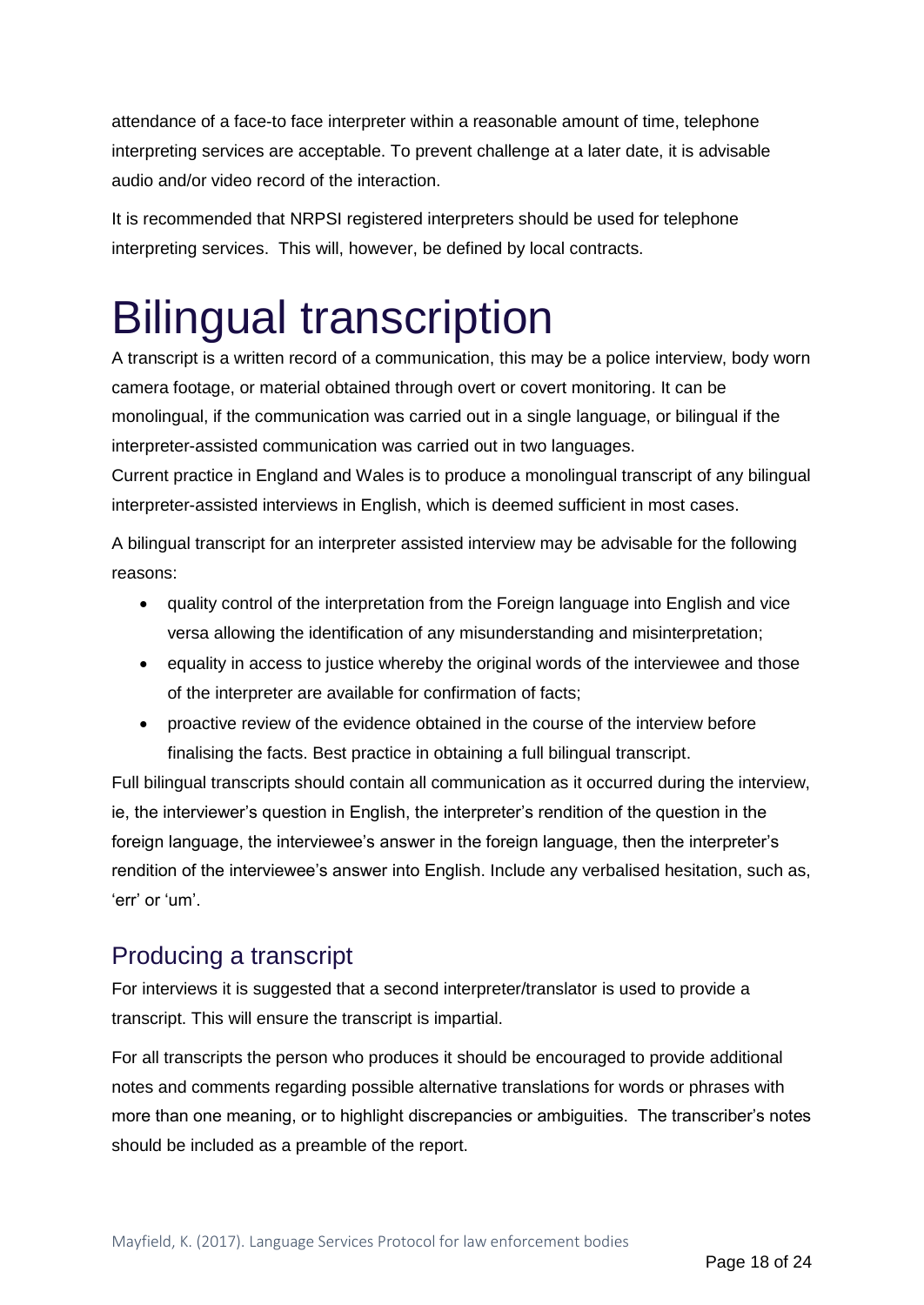# <span id="page-19-0"></span>Transcript template

The following template may assist the transcriber produce and control translator to produce a consistent transcription.

| Time | Index              | Original ENG/Foreign  | Translator's version | Translator's notes |
|------|--------------------|-----------------------|----------------------|--------------------|
| line | [who is speaking*] | language (FL) as said | [for any FL]         |                    |
|      |                    |                       |                      |                    |

\*eg, PO1 for Interviewing Police Officer 1 PO2 for Interviewing Police Officer 2

SUS for suspect

SOL for solicitor

INT for Interpreter

The index clearly indicates who is speaking, with a new line for each speaker. Any abbreviations should be explained in the footnotes so that the reader can clearly see who said what during the interview. The integrated time line helps to find corresponding video/audio fragment if required.

Similar format of a transcript with translation can be used for any audio/video communication in foreign language that police considers as evidence.

# <span id="page-19-1"></span>**Translation**

#### <span id="page-19-2"></span>Introduction

Translation is the rendering of the written word into another language. This could be from English into a foreign language or vice versa.

#### <span id="page-19-3"></span>Investigative materials

Investigative materials, for example, documents in foreign languages, telephone downloads, on-line communication may need to be translated into English as part of the investigative process. Translation can be expensive and time consuming. Before deciding whether to translate it is important to decide whether the material is evidential or non-evidential. Material will also need to be sorted according to protective marking classification. Materials that will potentially be presented in court will be classed as evidential.

Linguistically skilled staff with the relevant language skills or a police interpreter, can help to assess what material, if any, has evidential value in the context of the investigation.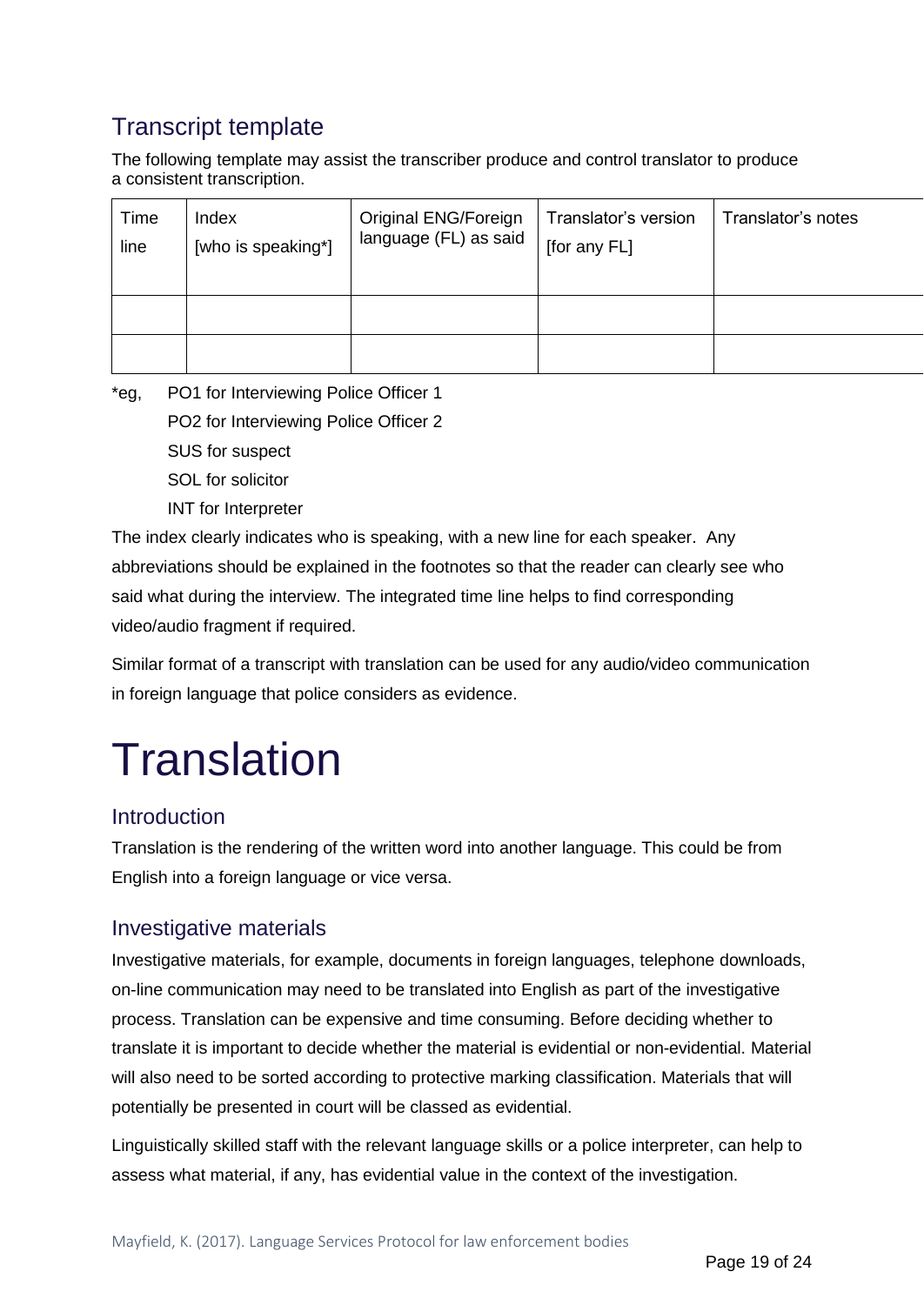Each translation assignment should be undertaken by a qualified translator. The assignment needs to be accompanied by a detailed brief which sets out the purpose and target audience for the translation. Any additional requirements should also be specified.

#### <span id="page-20-0"></span>Evidential material

Any evidential material must be translated by a qualified translator, preferably one specialising in legal translation and registered with the professional body. It is acceptable that evidential translation is completed by a qualified police interpreter.

#### <span id="page-20-1"></span>Incoming messages

Incoming written messages (eg, emails) of unknown value can be initially assessed with the help of an on-line translation program or with the help of police officers or staff with relevant language skills. If assessed as evidential it should be translated by a qualified translator/police interpreter.

#### <span id="page-20-2"></span>Press communications

Press communications or appeals, although generally classed as non-evidential should also be translated into the required foreign language by a qualified translator preferably familiar with localization strategies. Poor translation may lead to embarrassment or miscommunication.

#### <span id="page-20-3"></span>Technical translation

In addition to evidential/non-evidential, all translation materials are classed as technical or non-technical. Technical translation is usually more complex, contains technical terminology and professional jargon and therefore more highly paid. A police officer or staff with relevant language skills may be able to provide an initial assessment of the material, prior to confirming with a translator whether the text is technical or non-technical when they assess/accept the assignment.

#### <span id="page-20-4"></span>Protective marking

Where material is classified under the Government Protective Marking Scheme (GPMS), appropriate arrangements should be made to for the translator to view and translate the material according to the security classification. Law enforcement agencies should ensure that translators are security cleared to the NPPV3, and have access a secure CJSM email account or other means of uploading documents securely.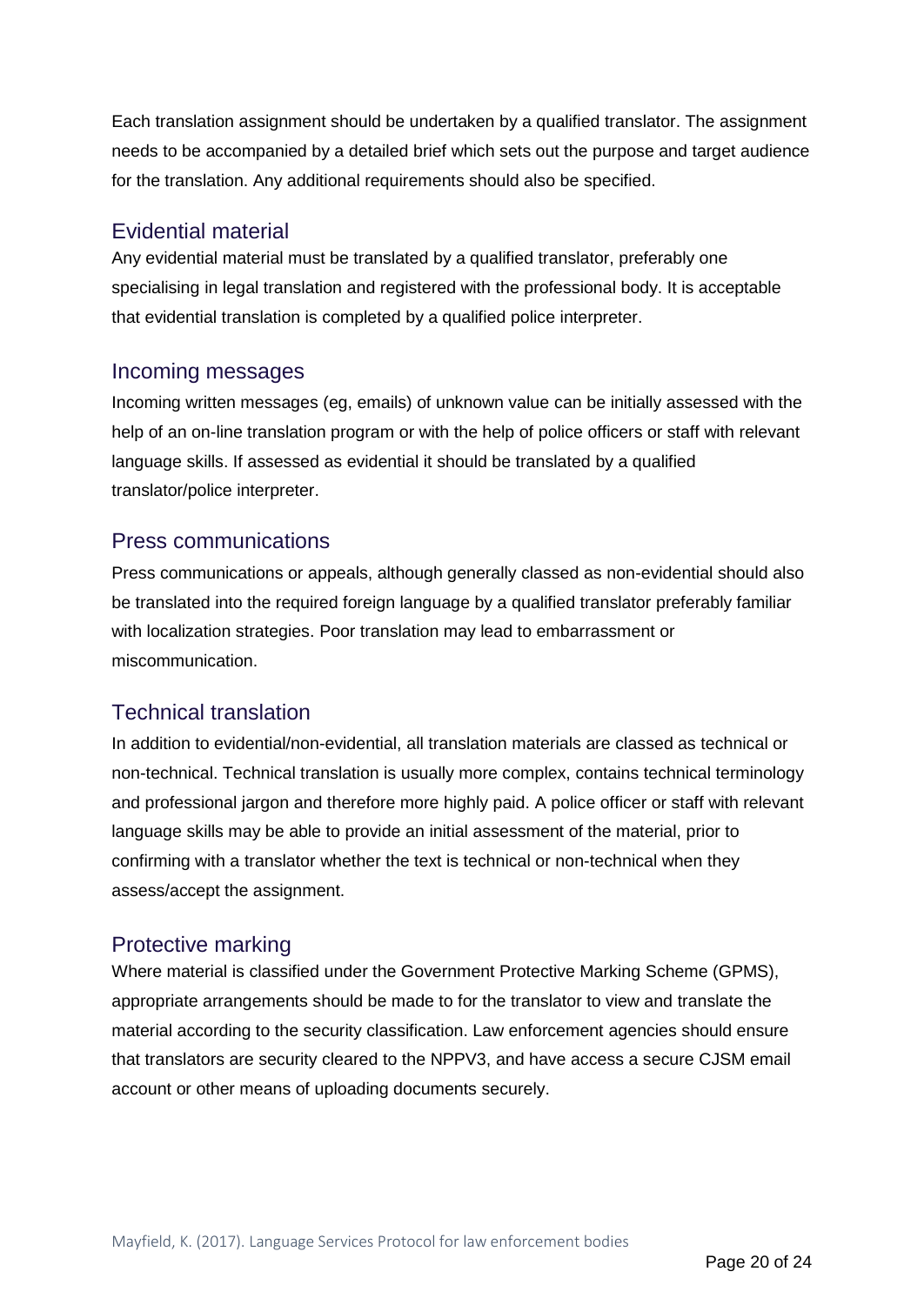# <span id="page-21-0"></span>Police officers and staff with additional language skills

Linguistically skilled police officers and staff are encouraged to use their language skills for the benefit of effective communication in day to day policing activity. Those who speak English as an additional language (EAL staff) are not likely to need an interpreter to communicate effectively with people sharing their native language.

A linguistically skilled member of staff **must not** act as an interpreter in a formal investigative interview unless they have a formal qualification equal to the NRPSI/NRCPD registration criteria. Those formally qualified may act as an interpreter in any police procedures, **excluding assisting a suspect to obtain legal advice**. See [PACE Code C para 13.9](https://www.gov.uk/government/uploads/system/uploads/attachment_data/file/364707/PaceCodeC2014.pdf) (NB. Note – this links to the 2014 version and needs updating upon any future PACE revisions).

Care should be taken when using police officers and staff who are linguistically skilled. The level of fluency in an additional language can often be insufficient for a full understanding and effective communication. In some cases skills may be overstated, or there may be a reluctance to admit limitations. It is the responsibility of the investigation officer (IO) to ensure that colleagues with an additional language skills are used appropriately and not put under undue pressure.

It is suggested that police forces establish a directory of police officers and police staff with additional language skills who can provide assistance when appropriate, advise on cultural aspects and help with the visits abroad as part of an investigation.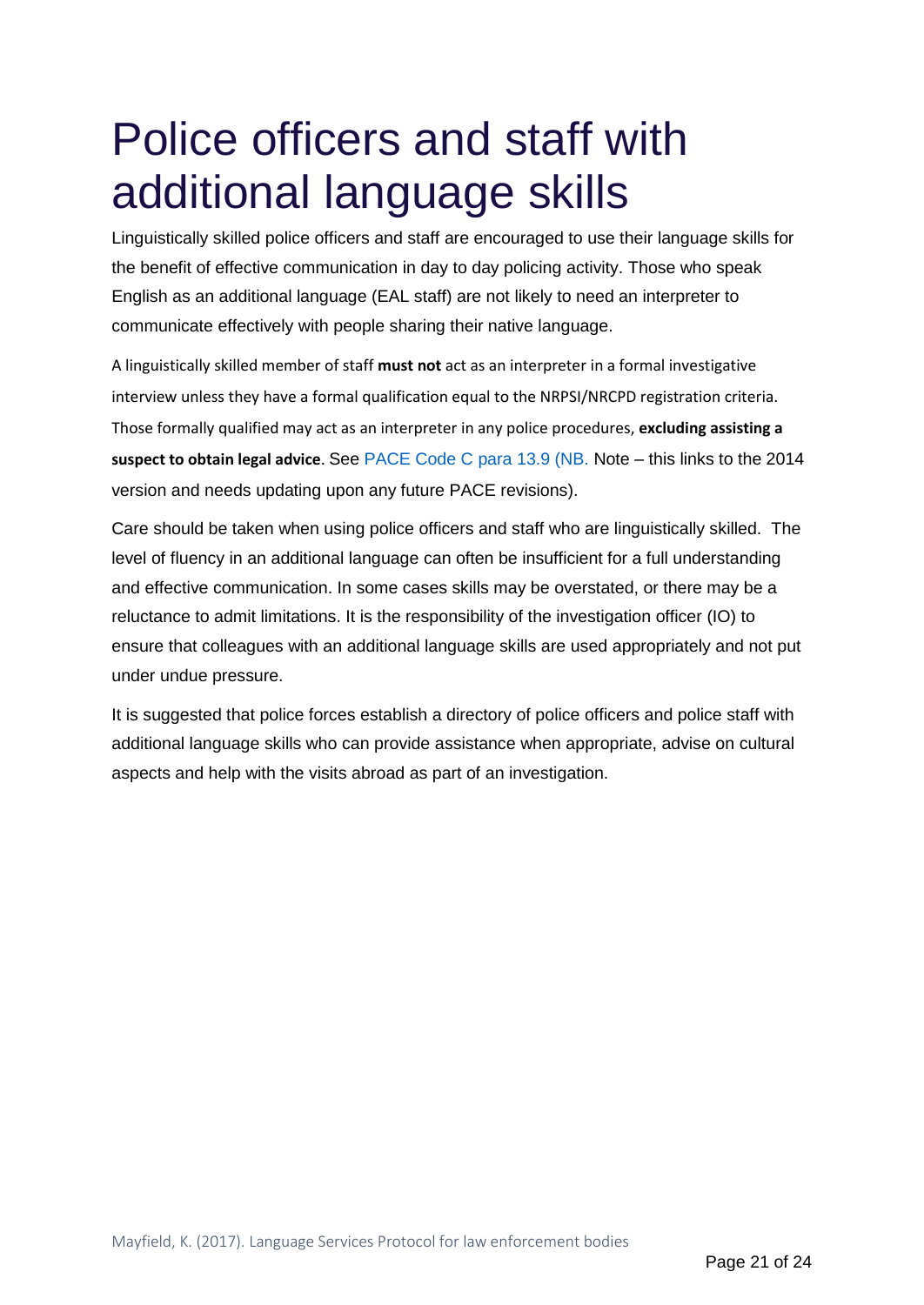# <span id="page-22-0"></span>Appendix

# <span id="page-22-1"></span>Language identification chart

NB please refer to the original PDF file version as Word file documents sometimes can miscode foreign scripts.



# I speak………

| Unë flas shqip.                                   | Albanian                     |           |
|---------------------------------------------------|------------------------------|-----------|
| አማርኛ እናገራለሁኝ::                                    | Amharic                      |           |
| Ես Հայերէն կը խօսիմ                               | Armenian                     |           |
| أنا أتكلم اللغة العربية                           | Arabic                       |           |
| Мән азәрбајан дилиндә данышырам                   | Azeri                        |           |
| আমি বাংলা বলি।                                    | Bengali                      |           |
| Govorim bosanski                                  | <b>Bosnian</b>               |           |
| SE                                                | <b>British Sign Language</b> |           |
| Аз говоря български                               | <b>Bulgarian</b>             |           |
| ကျွန်ုပ် မြန်မာလိုတတ်ပါသည်။                       | <b>Burmese</b>               |           |
| Parlo català                                      | Catalan                      |           |
| 我講廣東話                                             |                              | Cantonese |
| 我講客家話                                             |                              | Hakka     |
| 我說國語 / 華語                                         | Chinese                      | Mandarin  |
| 我說普通話                                             |                              | Mandarin  |
| Govorim hrvatski                                  | Croatian                     |           |
| Mluvím česky                                      | Czech                        |           |
| Jeg taler dansk.                                  | Danish                       |           |
| م <i>ن <mark>در ی</mark> ص</i> حبت م <i>ي</i> کنم | Dari                         |           |
| Ik spreek Nederlands                              | Dutch                        |           |
| Ik spreek Vlaams                                  | Dutch /Flemish               |           |
| Ma räägin Eesti keelt                             | Estonian                     |           |
| Medoa Ewegbe                                      | Éwé                          |           |
| من <b>فارس<i>ی</i> ص</b> حبت می کنم               | Farsi                        |           |
| Minä puhun suomea                                 | Finnish                      |           |
| Je parle français                                 | French                       |           |
| მე ვლაპარაკობ ქართულად                            | Georgian                     |           |
| Ich spreche Deutsch<br>German                     |                              |           |
| Μιλώ τα ελληνικά                                  | Greek                        |           |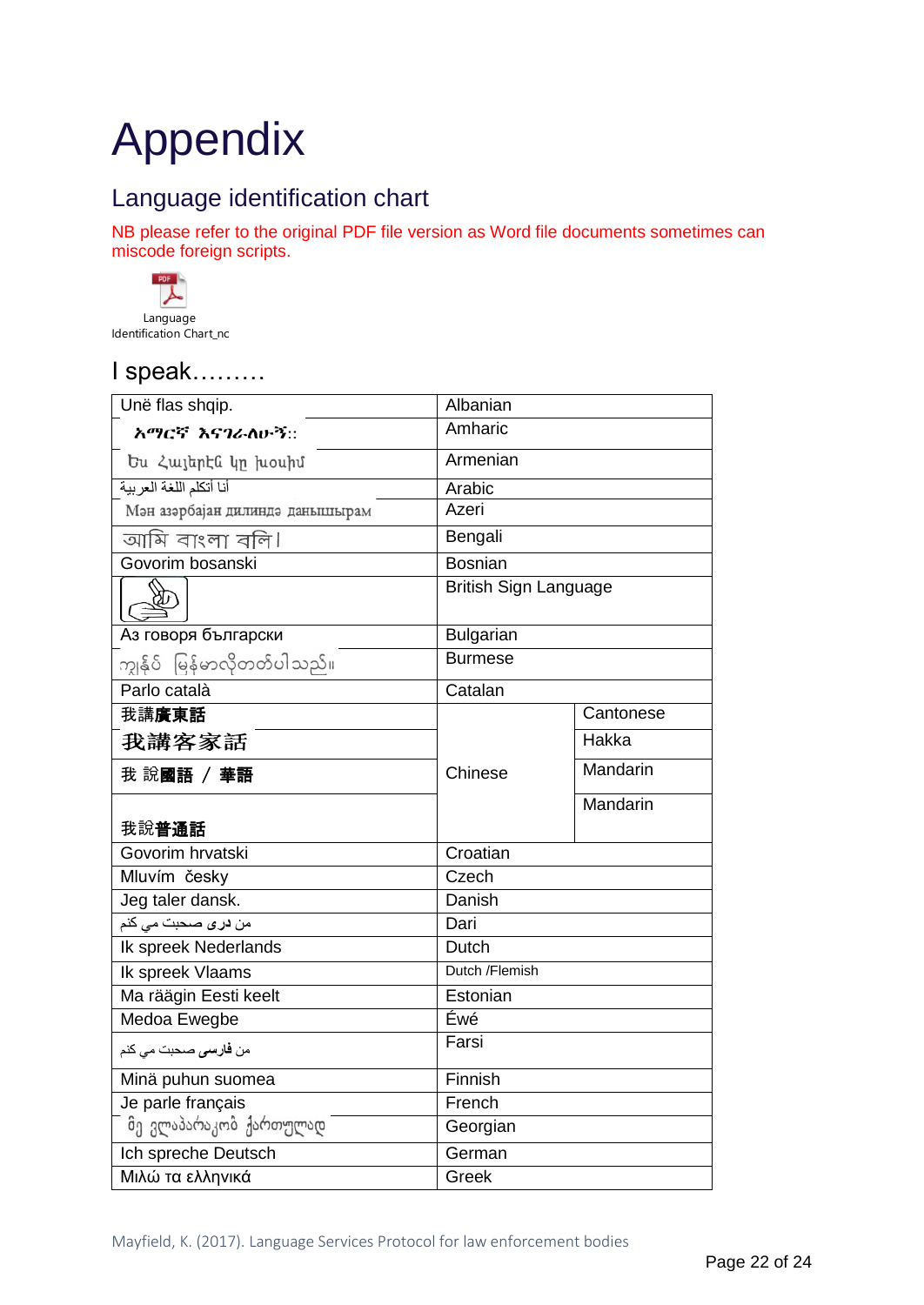| g Josen anu Gue                                                           | Gujarati                |
|---------------------------------------------------------------------------|-------------------------|
| Na yia Hausa                                                              | Hausa                   |
| אני מדבר עברית                                                            | <b>Hebrew</b>           |
| में हिन्दी वोलता हूँ                                                      | Hindi                   |
| Beszélek magyarul.                                                        | Hungarian               |
| Saya bicara bahasa Indonesia                                              | Indonesian              |
| Anam asu igbo                                                             | Igbo                    |
| Ti sarc ket Ilocano                                                       | Ilacano                 |
| Parlo italiano                                                            | Italian                 |
| 私は日本語を話す                                                                  | Japanese                |
| Мен казахша билемин                                                       | <b>Kazakh</b>           |
| Nvuga ikinyarwanda                                                        | Kinyarwanda             |
| 나는 한국어를 말한다                                                               | Korean                  |
| من بـa زـمـانـي كور دي سؤر انـي قسـة دةكـةم                               | Kurdish Sorani          |
| Es runāju latviski                                                        | Latvian                 |
| Ngai nalobaka Lingala                                                     | Lingala                 |
| Aš kalbu lietuviškai.                                                     | Lithuanian              |
| Jas zboruvam makedonski                                                   | Macedonian              |
| Saya Bicara Bahasa Malay                                                  | Malay                   |
| मी मराठी बोलतो                                                            | Marathi                 |
| Mo koze créole                                                            | <b>Mauritian Creole</b> |
| Eu vorbesc Moldoveneste                                                   | Moldovan                |
| Би Монгол хэлээр ярьдаг                                                   | Mongolian               |
| म नेपाली बोल्दछ ।                                                         | Nepalese                |
| Jeg snakker norsk                                                         | Norwegian               |
| Say salitac et Pangasinan                                                 | Pangasinan              |
| Mówię po polsku                                                           | Polish                  |
| Eu falo português                                                         | Portuguese              |
| <u>زه پښتو خبرې کولای شم</u><br><u>بر<sub>ک</sub>نې <i>ب برګرا دی</i></u> | Pushto                  |
|                                                                           | Punjabi                 |
| भी पंताबी बैमटा ज                                                         | Punjabi                 |
| Eu vorbesc limba Română                                                   | Romanian                |
| Я говорю по-русски                                                        | Russian                 |
| Говорим српски.                                                           | Serbian                 |
| මම සිංහළ භාෂාව කථාකරමි                                                    | Sinhalese               |
| Ndino taura Shona                                                         | Shona                   |
| Hovorím po slovensky.                                                     | Slovak                  |
| Govorim slovenski                                                         | Slovenian               |
| Wahan ku hadlaa Soommali                                                  | Somali                  |
| Hablo español                                                             | Spanish                 |
| Ninasema Kiswahili                                                        | Swahili                 |
| Jag talar svenska                                                         | Swedish                 |
| Tagalog arg aking salita                                                  | Tagalog                 |